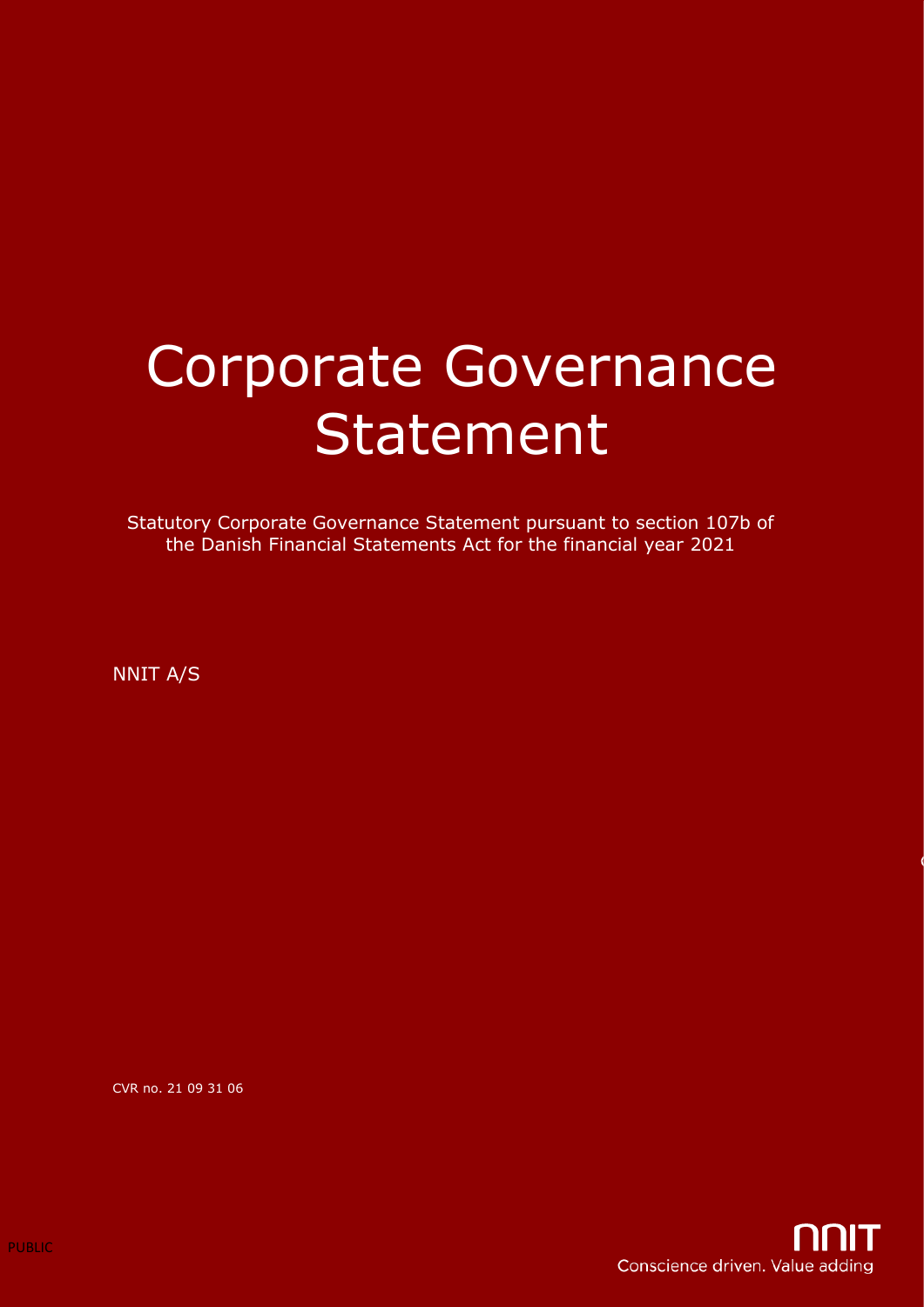# Table of Contents

| 8 RECOMMENDATIONS FOR CORPORATE GOVERNANCE IN DENMARK 6 |  |
|---------------------------------------------------------|--|
|                                                         |  |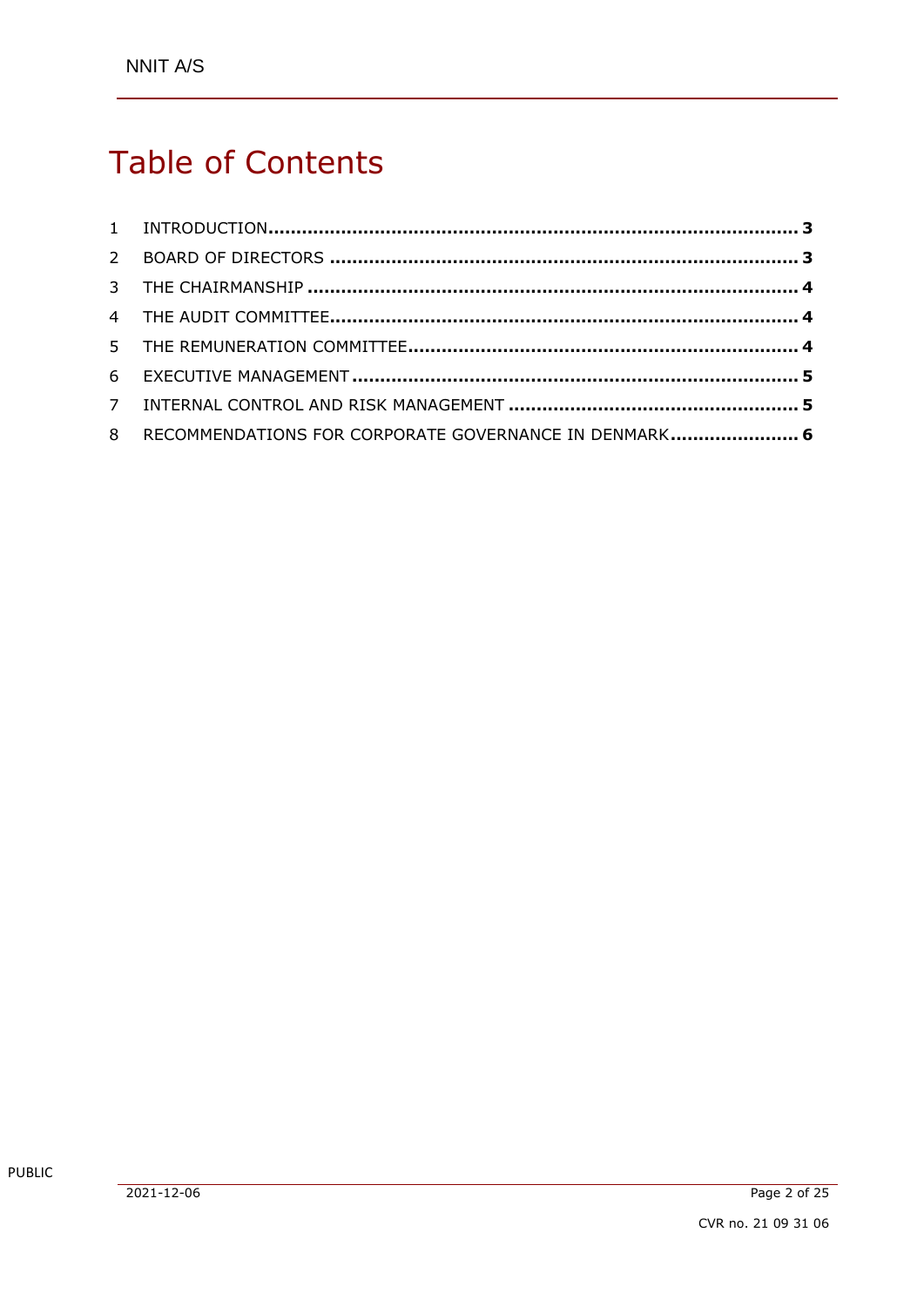# 1 Introduction

This corporate governance statement for NNIT A/S ("NNIT") has been prepared in connection with the Annual Report for the financial year 2021. Corporate governance refers to the way a company is governed as well as the interaction between a company's managerial bodies, its shareholders and other stakeholders. The purpose of corporate governance is to adopt procedures and rules to support and improve the control and management of NNIT. The statement includes a description of the company's management structure, a review of how the company considers the Danish Recommendations on Corporate Governance issued by the Committee on Corporate Governance December 2, 2020 as well as a description of the main elements of the internal control and risk management systems in connection with the company's financial reporting.

#### 2 Board of Directors

As is current practice in Denmark, the company has a two-tier management structure where powers and responsibilities are distributed between the Board of Directors and the Executive Management. No person serves as a member of both corporate bodies. The two bodies are independent. The Board of Directors supervises the work of the Executive Management and is responsible for the overall management and strategic direction, while the Executive Management handles the day-to-day management.

The Board of Directors currently consists of six members elected by the general meeting and three employee elected members. A chairman and a deputy chairman have been elected by the general meeting. Four of the six members of the Board of Directors elected by the general meeting are independent. The members of the Board of Directors comprise a group of professionally skilled business-people also representing diversity and international experience.

The members of the Board of Directors elected by the general meeting are elected for a term of one year. Re-election of board members may take place. Only persons who are younger than 70 years at the time of election may be elected to the Board of Directors. The Board of Directors meets at least six times a year and on an ad-hoc basis if necessary.

The Board of Directors evaluates its work on an annual basis and describes the procedures for such evaluation as well as the overall outcome thereof in the annual report. The Board of Directors also conducts an annual review of the Board of Directors' performance and achievements, including the competencies of each board member, and the cooperation with Executive Management. Furthermore, the Board of Directors annually evaluates the work and performance of the Executive Management.

In March 2021 the Annual General Meeting elected the following members to the Board of Directors, the majority of whom are independent:

- Carsten Dilling (chairman and member since 2016, independent)
- Peter Haahr (deputy chairman and member since 2017, not independent)
- Eivind Kolding (member since 2016, independent)
- Anne Broeng (member since 2014, independent)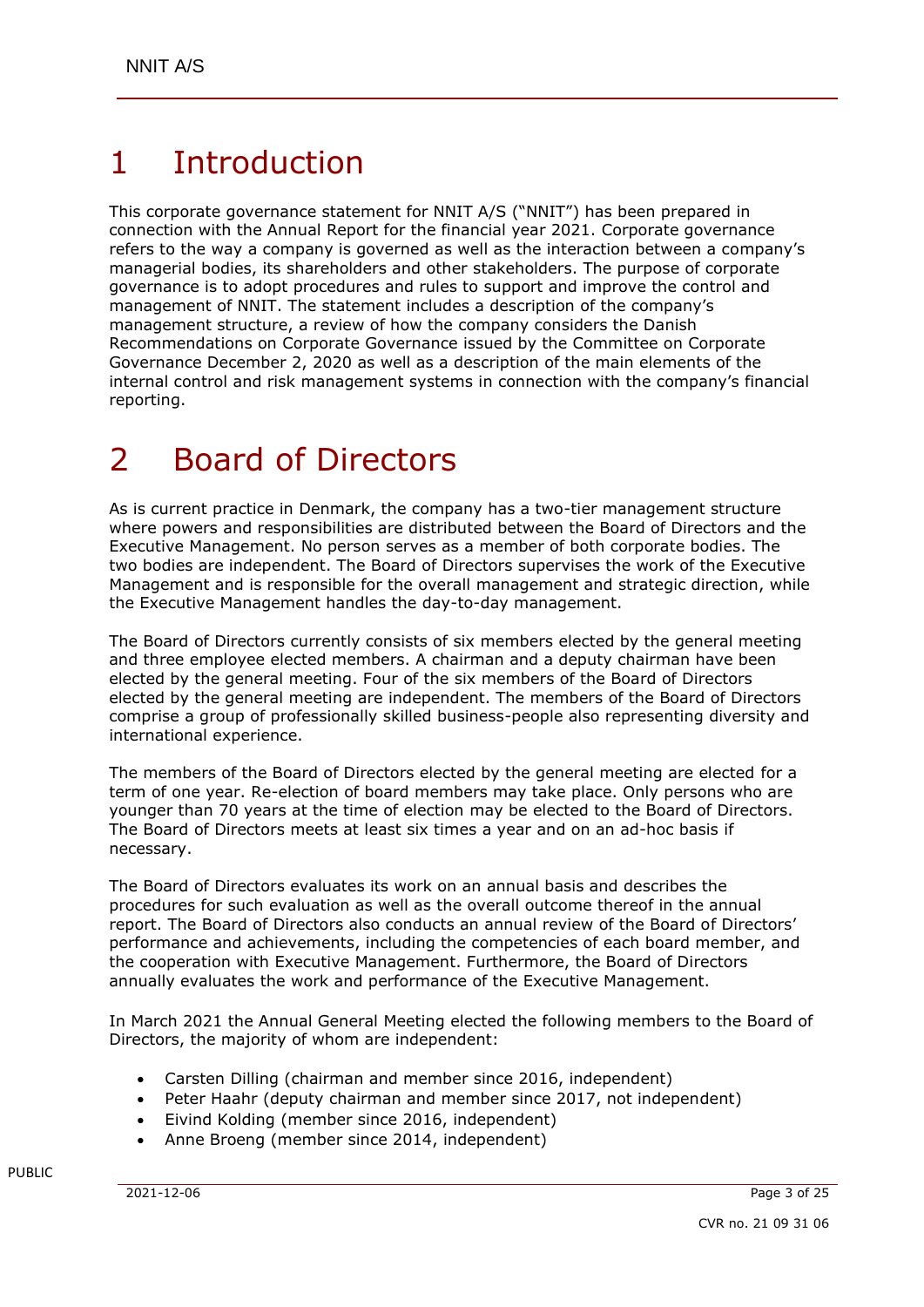- Christian Kanstrup (member since 2018, not independent)
- Caroline Serfass (member since 2018, independent)

In 2021, the Board of Directors conducted 8 meetings. The Board members participated in all meetings in 2021.

## 3 The Chairmanship

The annual general meeting elects the chairman and deputy chairman of the Board of Directors directly. The Chairmanship carries out administrative tasks, such as planning board meetings to ensure a balance between overall strategy-setting and financial and managerial supervision of the company. For a detailed view of the Chairmanship's tasks please refer to the Chairmanship Charter on NNIT's website.

At the March 2021 annual general meeting, the shareholders re-elected the chairman, Carsten Dilling, independent, and the deputy chairman, Peter Haahr, not independent. In the 2021 term, the Chairmanship conducted nine meetings, and the chairman and the deputy chairman participated in all meetings.

# 4 The Audit Committee

The Board of Directors has established an Audit Committee, which is responsible for assisting the Board in overseeing the financial reporting process and the effectiveness of the internal control and risk management systems. For a detailed view of the committee's tasks please refer to the Audit Committee Charter available on NNIT's website.

In March 2021 the Board of Directors elected the following members to the Audit Committee, the majority of whom are independent:

- Anne Broeng (member and chairman since 2015, independent)
- Eivind Kolding (member since 2018, independent)
- Christian Kanstrup (member since 2018, not independent)

In 2021, the Audit Committee conducted five ordinary meetings and certain ad-hoc meetings. The members of the Audit Committee participated in all meetings in 2021.

# 5 The Remuneration Committee

The Board of Directors has established a Remuneration Committee, which is responsible for assisting the Board in overseeing the Remuneration Policy for the members of the Board of Directors and Executive Management, including guidelines on incentive pay to Executive Management, the remuneration of the members of the Board of Directors, its committees and the members of Executive Management, as well as the preparation of the annual remuneration report. For a detailed view of the committee's tasks please refer to the Remuneration Committee Charter available on NNIT's website.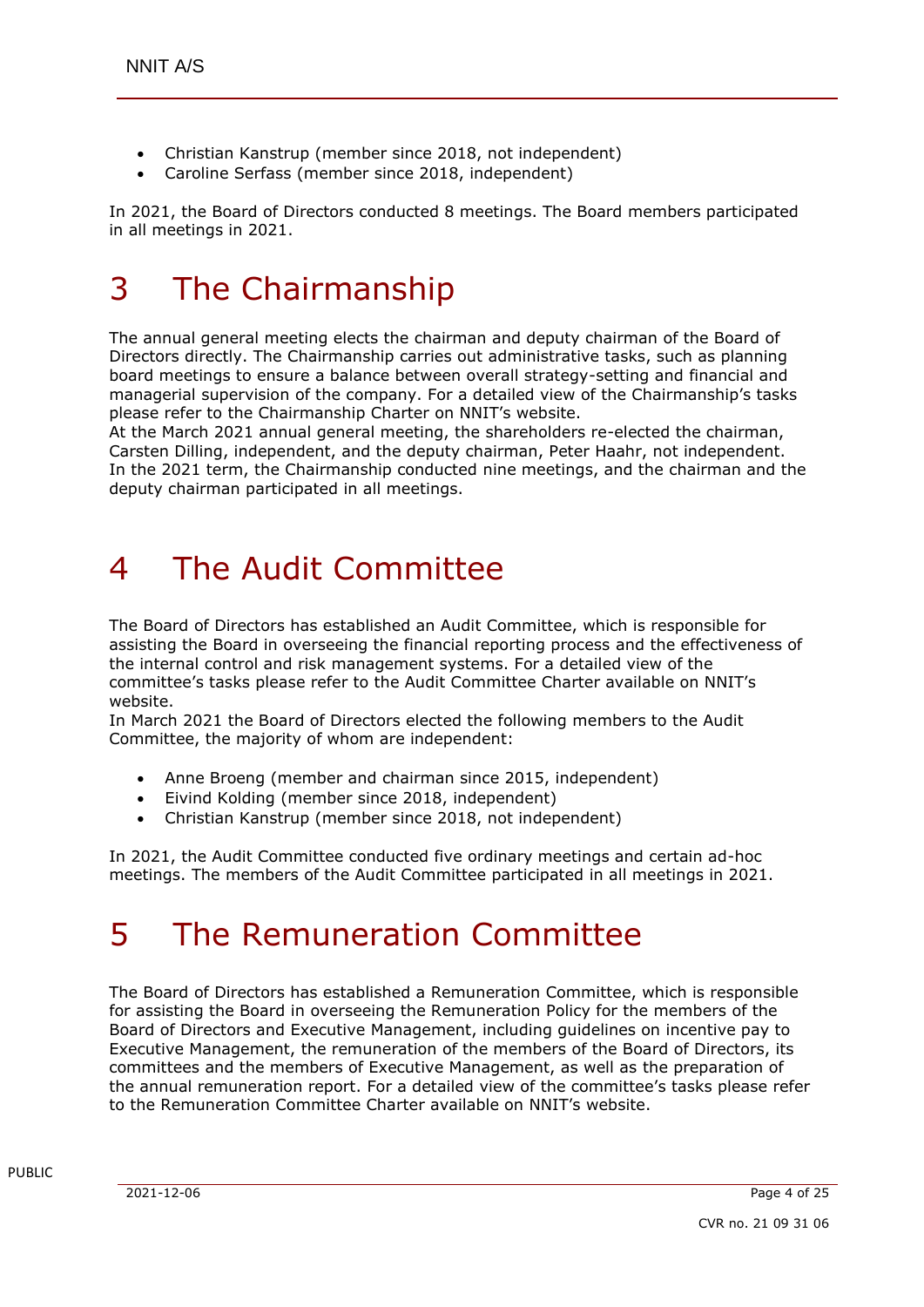In March 2021 the Board of Directors elected the following members to the Remuneration Committee, the majority of whom are independent:

- Eivind Kolding (Chairman since 2018, independent)
- Carsten Dilling (member since 2018, independent)
- Peter Haahr (member since 2018, not independent)

In 2021, the Remuneration Committee conducted 2 meetings. The members of the Remuneration Committee participated in all meetings in 2021.

#### 6 Executive Management

The Executive Management is responsible for the day-to-day management and compliance with the procedures, instructions, guidelines and recommendations issued by the Board of Directors. The Executive Management's responsibilities include inter alia organization of the company as well as allocation of resources, determination and implementation of strategies and policies and ensuring timely reporting to the Board of Directors. The Executive Management also presents and recommends proposals on the overall strategy and objectives to the Board of Directors.

As of August 2021, the Executive Management consists of the following two members:

- Pär Åke Fors (chief executive officer (CEO))
- Pernille Fabricius (chief financial officer (CFO))

# 7 Internal control and risk management

The Board of Directors and Executive Management set out general requirements for business processes and internal controls in connection with NNIT's financial reporting.

The responsibility for maintaining sufficient and effective internal controls and risk management system in relation to financial reporting is anchored with Executive Management. Executive Management ensures design and implementation of controls considered necessary to mitigate risks identified in relation to the financial reporting process.

The Audit Committee appointed by the Board of Directors monitors on an ongoing basis the management of risk and the design and operating effectiveness of the implemented internal controls in connection with the financial reporting process.

The Executive Management is responsible for performing compliance reviews in NNIT's affiliates and reports to the Audit Committee.

The Audit Committee and Executive Management perform assessments of the risk exposure of NNIT, including the impact on the financial reporting and the financial reporting process.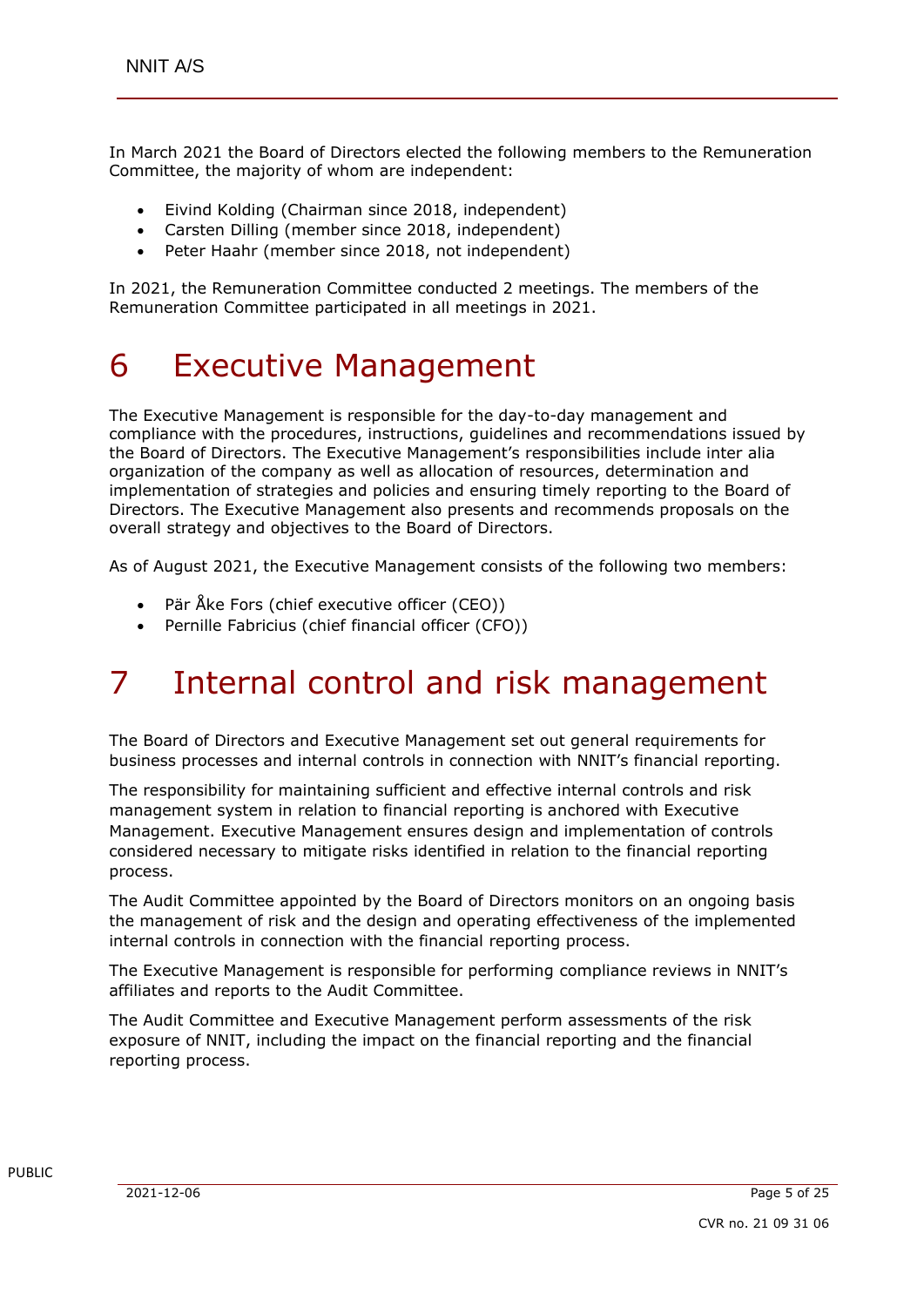#### 8 Recommendations for Corporate Governance in Denmark

NNIT is subject to the Danish Recommendations on Corporate Governance issued by the Committee on Corporate Governance December 2, 2020, which are available on the Committee on Corporate Governance's website [https://corporategovernance.dk/.](https://corporategovernance.dk/) As a company listed on Nasdaq Copenhagen, NNIT will be required to report on its compliance with these recommendations according to the "comply or explain" principle. NNIT's position on each recommendation is described in the following. NNIT complies with the Recommendations on Corporate Governance in all material respects, with one exception:

Due to the size of NNIT, the Board of Directors has not found it necessary or appropriate to establish a nomination committee. The tasks of the nomination committee are handled by the Chairmanship. However, the Chairmanship may be (and has historically been) supplemented by other members of the Board of Directors as considered relevant in connection with specific tasks as e.g., the recruitment of a new member of the Executive Management.

As for recommendation 1.4.2 below, a Tax Policy was adopted by the Board of Directors on 6 December 2021 to supplement the Tax Strategy, which is already an established governance tool within NNIT. The adopted Tax Policy is in line with current practice in NNIT.

The Recommendations also include a new recommendation in 2.1.1 on the company's "purpose". NNIT have already adopted a so-called "aspiration" which in effect is the same as the recommended purpose. Revisiting the aspiration and possibly re-phrasing it as a purpose is planned as part of the strategy process in the spring of 2022.

This corporate governance statement has been approved by the Board of Directors of the Company on 6 December 2021.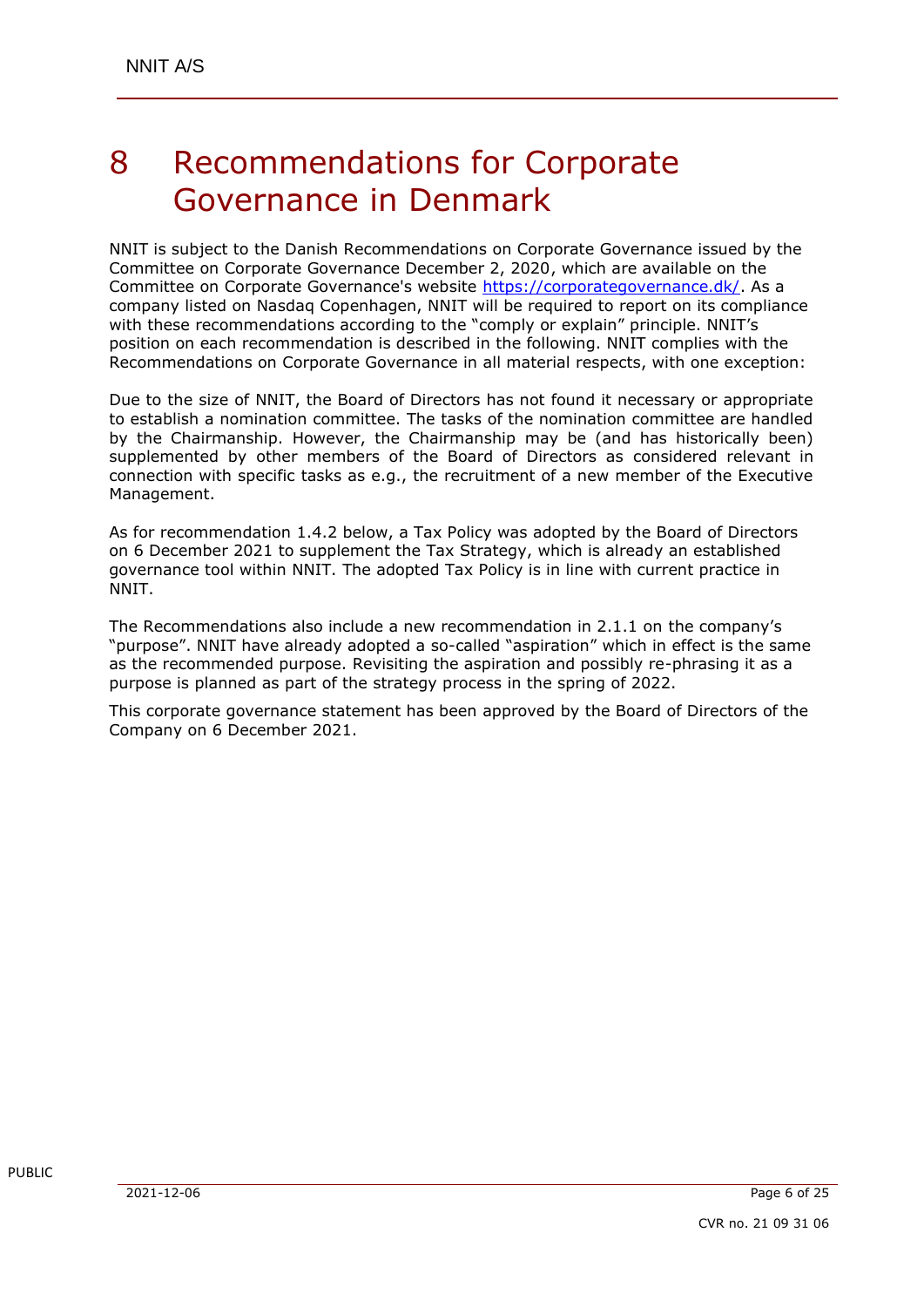#### **Table:**

#### **Recommendations for Corporate Governance**

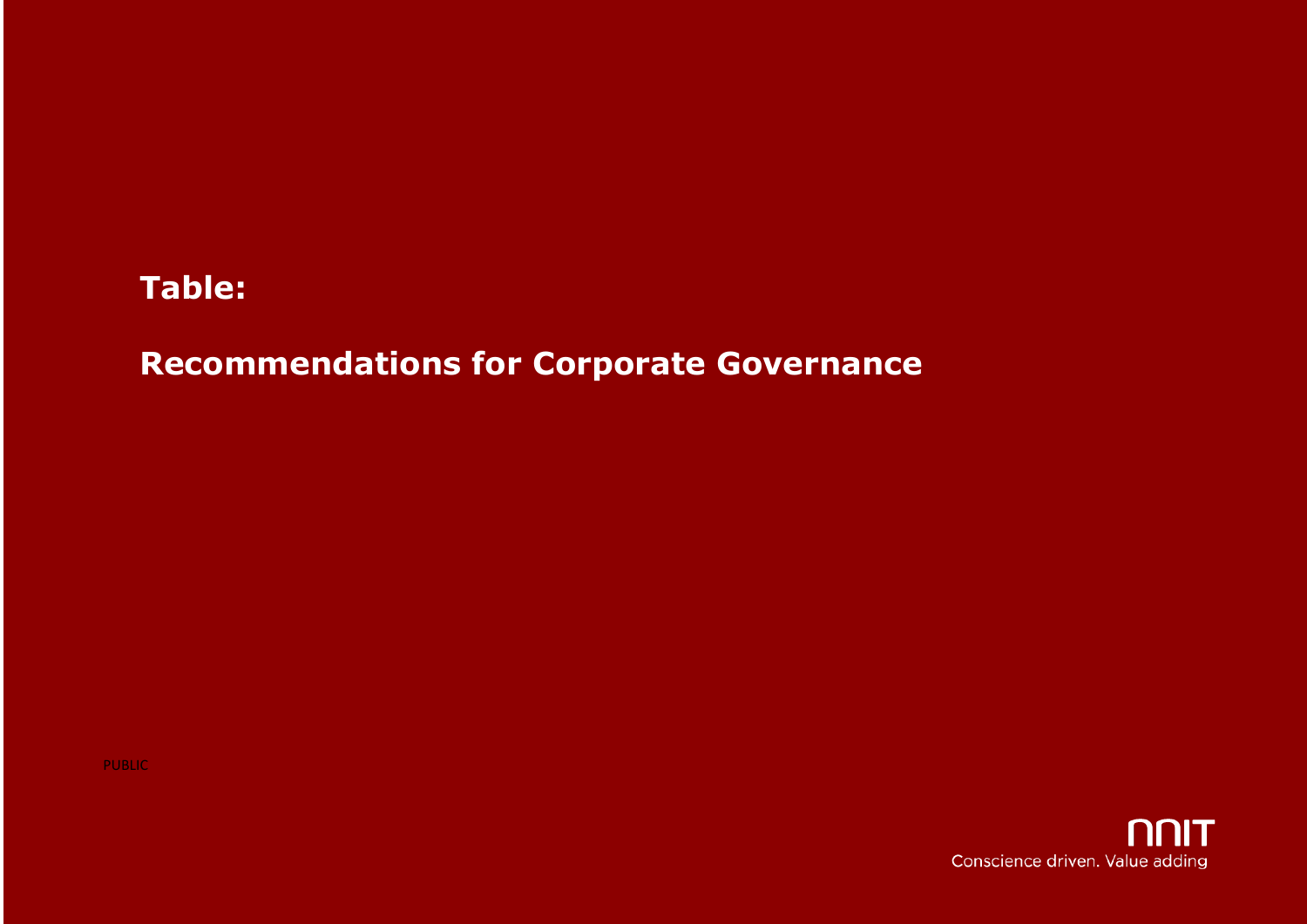| <b>Recommendation</b>                                                                                                                                                                                                                                                                                                                             | The company<br><b>complies</b> | The company explains <sup>1</sup> |     |
|---------------------------------------------------------------------------------------------------------------------------------------------------------------------------------------------------------------------------------------------------------------------------------------------------------------------------------------------------|--------------------------------|-----------------------------------|-----|
|                                                                                                                                                                                                                                                                                                                                                   |                                | why                               | how |
| 1. Interaction with the company's shareholders, investors and other stakeholders                                                                                                                                                                                                                                                                  |                                |                                   |     |
| 1.1. Communication with the company's shareholders, investors and other stakeholders                                                                                                                                                                                                                                                              |                                |                                   |     |
| 1.1.1. The Committee recommends<br>that<br>the<br>management through ongoing dialogue and interaction<br>ensures that shareholders, investors and other<br>stakeholders gain the relevant insight into the company's<br>affairs, and that the board of directors obtains the<br>possibility of hearing and including their views in its work.     | √                              |                                   |     |
| 1.1.2. The Committee recommends that the company<br>adopts policies on the company's relationships with its<br>shareholders, investors and if relevant other stakeholders<br>in order to ensure that the various interests are included<br>in the company's considerations and that such policies are<br>made available on the company's website. | √                              |                                   |     |
| 1.1.3. The Committee recommends that the company<br>publishes quarterly reports.                                                                                                                                                                                                                                                                  | √                              |                                   |     |

2021-12-06 Page 8 of 25

<sup>1</sup> If the company does not comply with a recommendation, the company must specifically explain; *why* the company has decided not to comply with the recommendation, and *which* approach the company has chosen instead. A comprehensive explanation answers both questions and is considered as compliant. Thus, it is important that the company answers both questions in its explanation.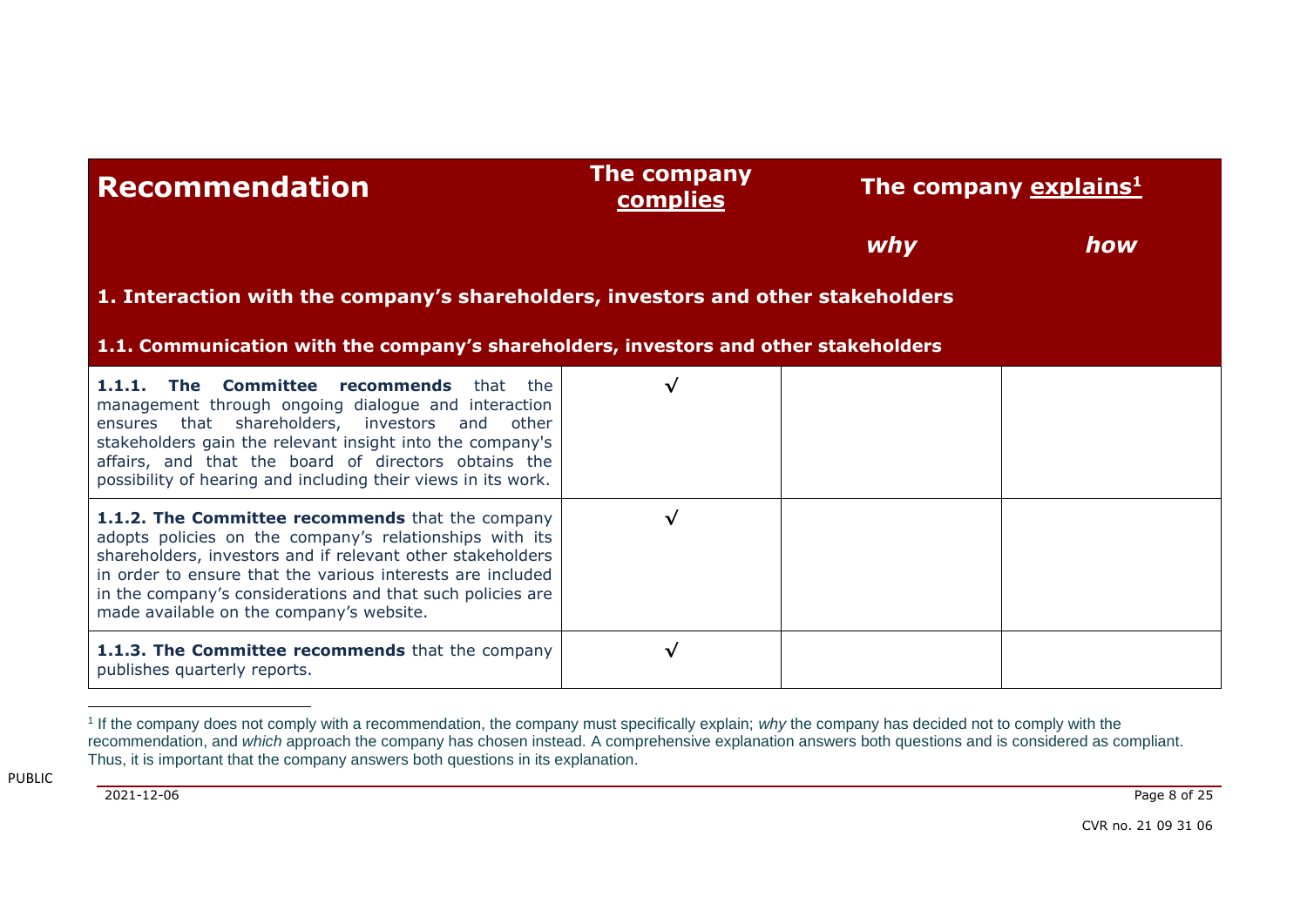| <b>Recommendation</b>                                                                                                                                                                                                                                                                                                                                                                                                                                                                                                                         | <b>The company</b><br><b>complies</b> | The company explains <sup>1</sup> |     |
|-----------------------------------------------------------------------------------------------------------------------------------------------------------------------------------------------------------------------------------------------------------------------------------------------------------------------------------------------------------------------------------------------------------------------------------------------------------------------------------------------------------------------------------------------|---------------------------------------|-----------------------------------|-----|
|                                                                                                                                                                                                                                                                                                                                                                                                                                                                                                                                               |                                       | why                               | how |
| 1.2. The general meeting                                                                                                                                                                                                                                                                                                                                                                                                                                                                                                                      |                                       |                                   |     |
| 1.2.1. The Committee recommends that the board of<br>directors organises the company's general meeting in a<br>manner that allows shareholders, who are unable to attend<br>the meeting in person or are represented by proxy at the<br>general meeting, to vote and raise questions to the<br>management prior to or at the general meeting. The<br>Committee recommends that the board of directors<br>ensures that shareholders can observe the general<br>meeting via webcast or other digital transmission.                              | $\checkmark$                          |                                   |     |
| 1.2.2. The Committee recommends that proxies and<br>postal votes to be used at the general meeting enable the<br>shareholders to consider each individual item on the<br>agenda.                                                                                                                                                                                                                                                                                                                                                              | √                                     |                                   |     |
| 1.3. Takeover bids                                                                                                                                                                                                                                                                                                                                                                                                                                                                                                                            |                                       |                                   |     |
| 1.3.1. The Committee recommends that the company<br>has a procedure in place in the event of takeover bids,<br>containing a "road map" covering matters for the board of<br>directors to consider in the event of a takeover bid, or if<br>the board of directors obtains reasonable grounds to<br>suspect that a takeover bid may be submitted. In addition,<br>it is recommended that it appears from the procedure that<br>the board of directors abstains from countering any<br>takeover bids by taking actions that seek to prevent the | √                                     |                                   |     |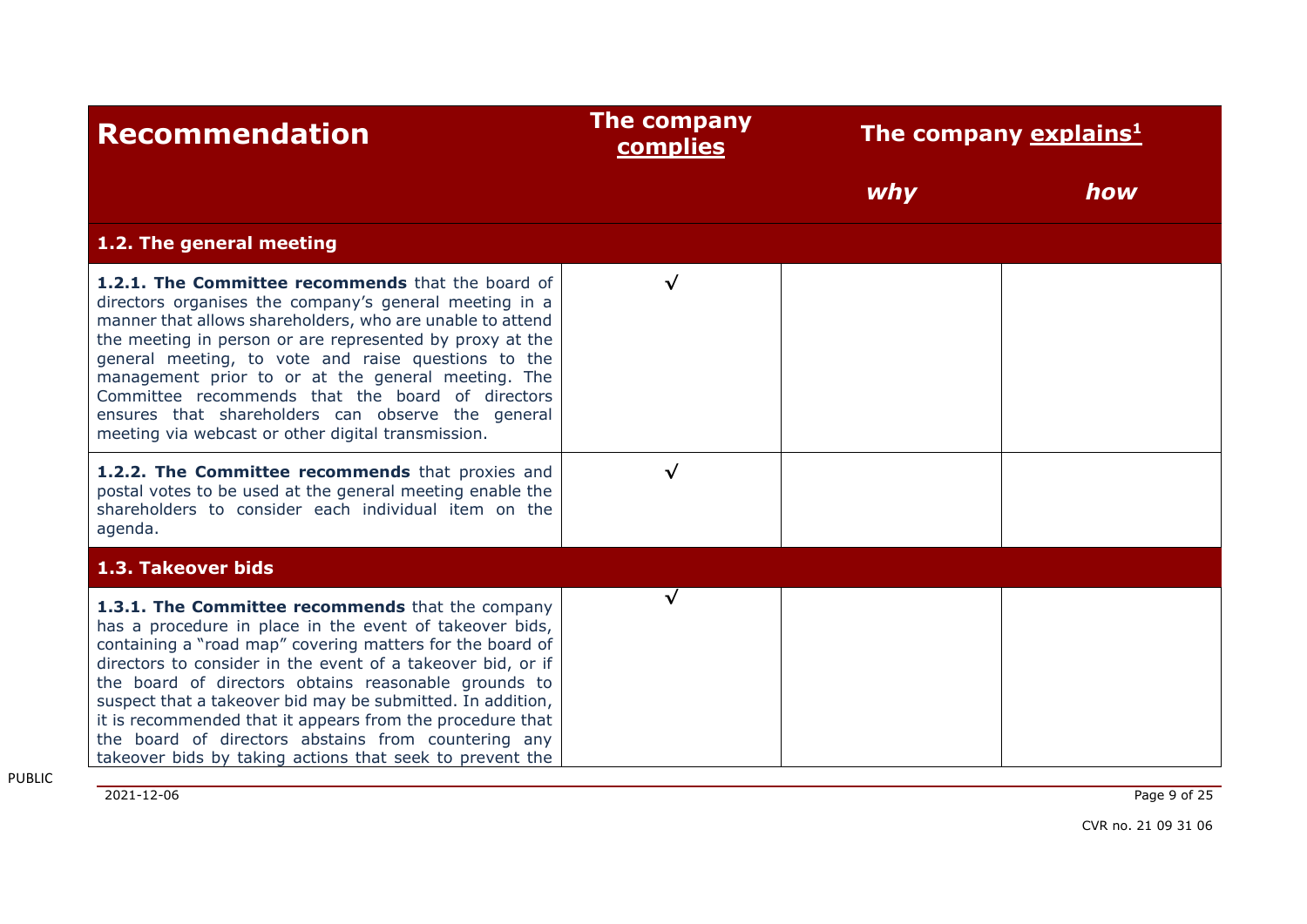| <b>Recommendation</b>                                                                                                                                                                                                                                                                                                                                                                           | The company<br>complies | The company explains <sup>1</sup> |     |
|-------------------------------------------------------------------------------------------------------------------------------------------------------------------------------------------------------------------------------------------------------------------------------------------------------------------------------------------------------------------------------------------------|-------------------------|-----------------------------------|-----|
|                                                                                                                                                                                                                                                                                                                                                                                                 |                         | why                               | how |
| shareholders from deciding on the takeover bid, without<br>the approval of the general meeting.                                                                                                                                                                                                                                                                                                 |                         |                                   |     |
| 1.4. Corporate Social Responsibility                                                                                                                                                                                                                                                                                                                                                            |                         |                                   |     |
| 1.4.1. The Committee recommends that the board of<br>directors adopts a policy for the company's corporate social<br>responsibility, including social responsibility<br>and<br>sustainability, and that the policy is available in the<br>management commentary and/or on the company's<br>website. The Committee recommends that the board of<br>directors ensures compliance with the policy. | √                       |                                   |     |
| 1.4.2. The Committee recommends that the board of<br>directors adopts a tax policy to be made available on the<br>company's website.                                                                                                                                                                                                                                                            | √                       |                                   |     |
| 2. The duties and responsibilities of the board of directors                                                                                                                                                                                                                                                                                                                                    |                         |                                   |     |
| 2.1. Overall tasks and responsibilities                                                                                                                                                                                                                                                                                                                                                         |                         |                                   |     |
| 2.1.1. The Committee recommends that the board of<br>directors in support of the company's statutory objects<br>according to its articles of association and the long-term<br>value creation considers the company's purpose and<br>ensures and promotes a good culture and sound values in<br>the company. The company should provide an account                                               | $\checkmark$            |                                   |     |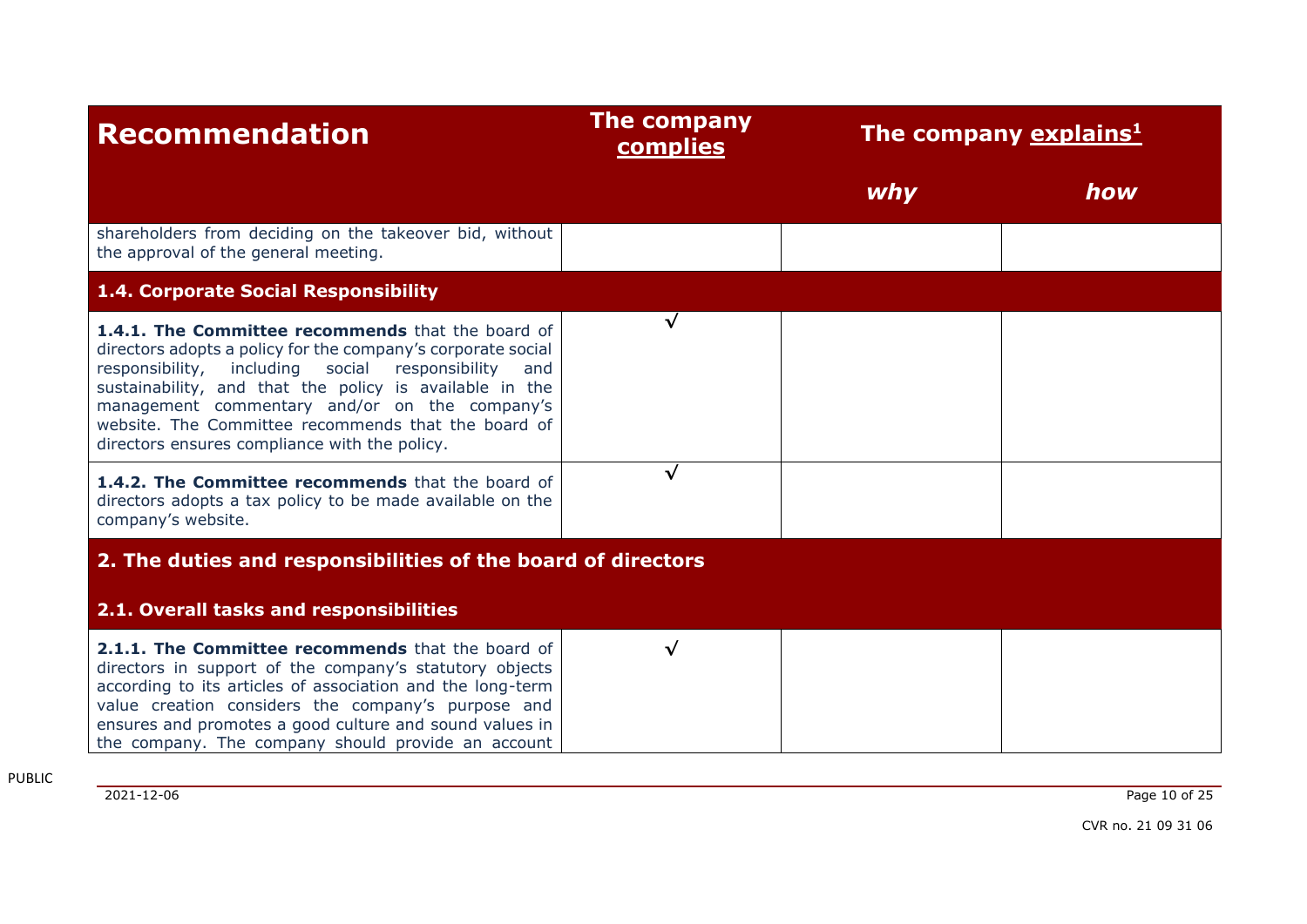| <b>Recommendation</b>                                                                                                                                                                                                                                                                                                                                                                              | <b>The company</b><br><b>complies</b> | The company explains <sup>1</sup> |     |
|----------------------------------------------------------------------------------------------------------------------------------------------------------------------------------------------------------------------------------------------------------------------------------------------------------------------------------------------------------------------------------------------------|---------------------------------------|-----------------------------------|-----|
|                                                                                                                                                                                                                                                                                                                                                                                                    |                                       | why                               | how |
| thereof in the management commentary and/or on the<br>company's website.                                                                                                                                                                                                                                                                                                                           |                                       |                                   |     |
| 2.1.2. The Committee recommends that the board of<br>directors at least once a year discusses and on a regular<br>basis follows up on the company's overall strategic targets<br>in order to ensure the value creation in the company.                                                                                                                                                             | √                                     |                                   |     |
| 2.1.3. The Committee recommends that the board of<br>directors on a continuously basis takes steps to examine<br>whether the company's share and capital structure<br>supports the strategy and the long-term value creation in<br>the interest of the company as well as the shareholders.<br>The Committee recommends that the company gives an<br>account thereof in the management commentary. | √                                     |                                   |     |
| 2.1.4. The Committee recommends that the board of<br>directors prepares and on an annual basis reviews<br>guidelines for the executive management, including<br>requirements in respect of the reporting to the board of<br>directors.                                                                                                                                                             | √                                     |                                   |     |
| 2.2. Members of the board of directors                                                                                                                                                                                                                                                                                                                                                             |                                       |                                   |     |
| 2.2.1. The Committee recommends that the board of<br>directors, in addition to a chairperson, appoints a vice<br>chairperson, who can step in if the chairperson is absent                                                                                                                                                                                                                         | √                                     |                                   |     |

2021-12-06 Page 11 of 25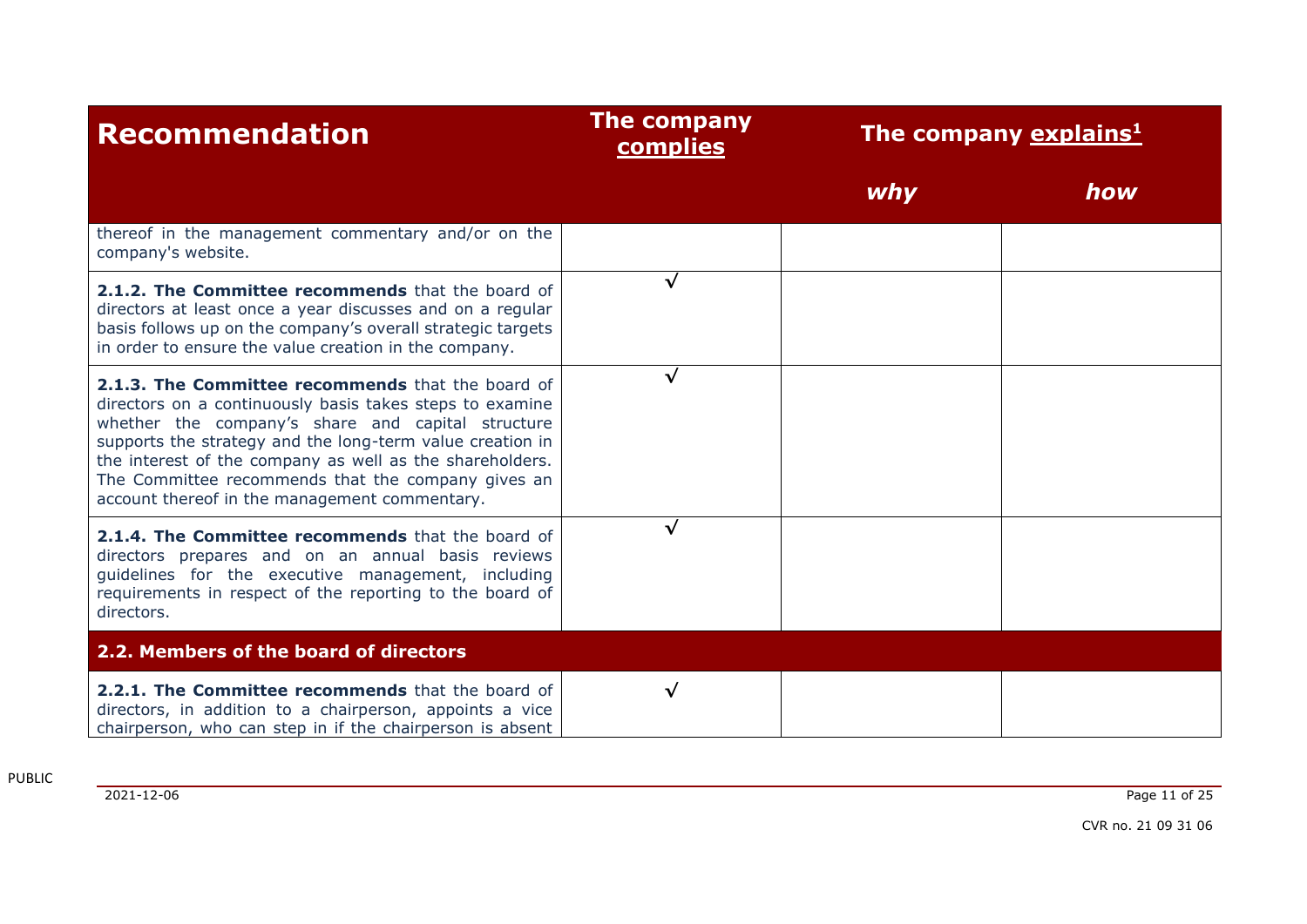| <b>Recommendation</b>                                                                                                                                                                                                                                                                                                                                                                                                                                                                                                                                                                                                                                 | The company<br><b>complies</b> | The company explains <sup>1</sup> |     |
|-------------------------------------------------------------------------------------------------------------------------------------------------------------------------------------------------------------------------------------------------------------------------------------------------------------------------------------------------------------------------------------------------------------------------------------------------------------------------------------------------------------------------------------------------------------------------------------------------------------------------------------------------------|--------------------------------|-----------------------------------|-----|
|                                                                                                                                                                                                                                                                                                                                                                                                                                                                                                                                                                                                                                                       |                                | why                               | how |
| and who can generally act as the chairperson's close<br>sparring partner.                                                                                                                                                                                                                                                                                                                                                                                                                                                                                                                                                                             |                                |                                   |     |
| <b>2.2.2. The Committee recommends</b> that<br>the<br>chairperson in cooperation with the individual members of<br>the board of directors ensures that the members up-date<br>and supplement their knowledge of relevant matters, and<br>that the members' special knowledge and qualifications are<br>applied in the best possible manner.                                                                                                                                                                                                                                                                                                           | $\checkmark$                   |                                   |     |
| 2.2.3. The Committee recommends that if the board of<br>directors, in exceptional cases, requests a member of the<br>board of directors to take on special duties for the<br>company, for instance, for a short period to take part in<br>the daily management of the company, the board of<br>directors should approve this in order to ensure that the<br>board of directors maintains its independent overall<br>management and control function. It is recommended that<br>the company publishes any decision on allowing a member<br>of the board of directors to take part in the daily<br>management, including the expected duration thereof. | $\sqrt{}$                      |                                   |     |
| 3. The composition, organisation and evaluation of the board of directors                                                                                                                                                                                                                                                                                                                                                                                                                                                                                                                                                                             |                                |                                   |     |
| <b>3.1. Composition</b>                                                                                                                                                                                                                                                                                                                                                                                                                                                                                                                                                                                                                               |                                |                                   |     |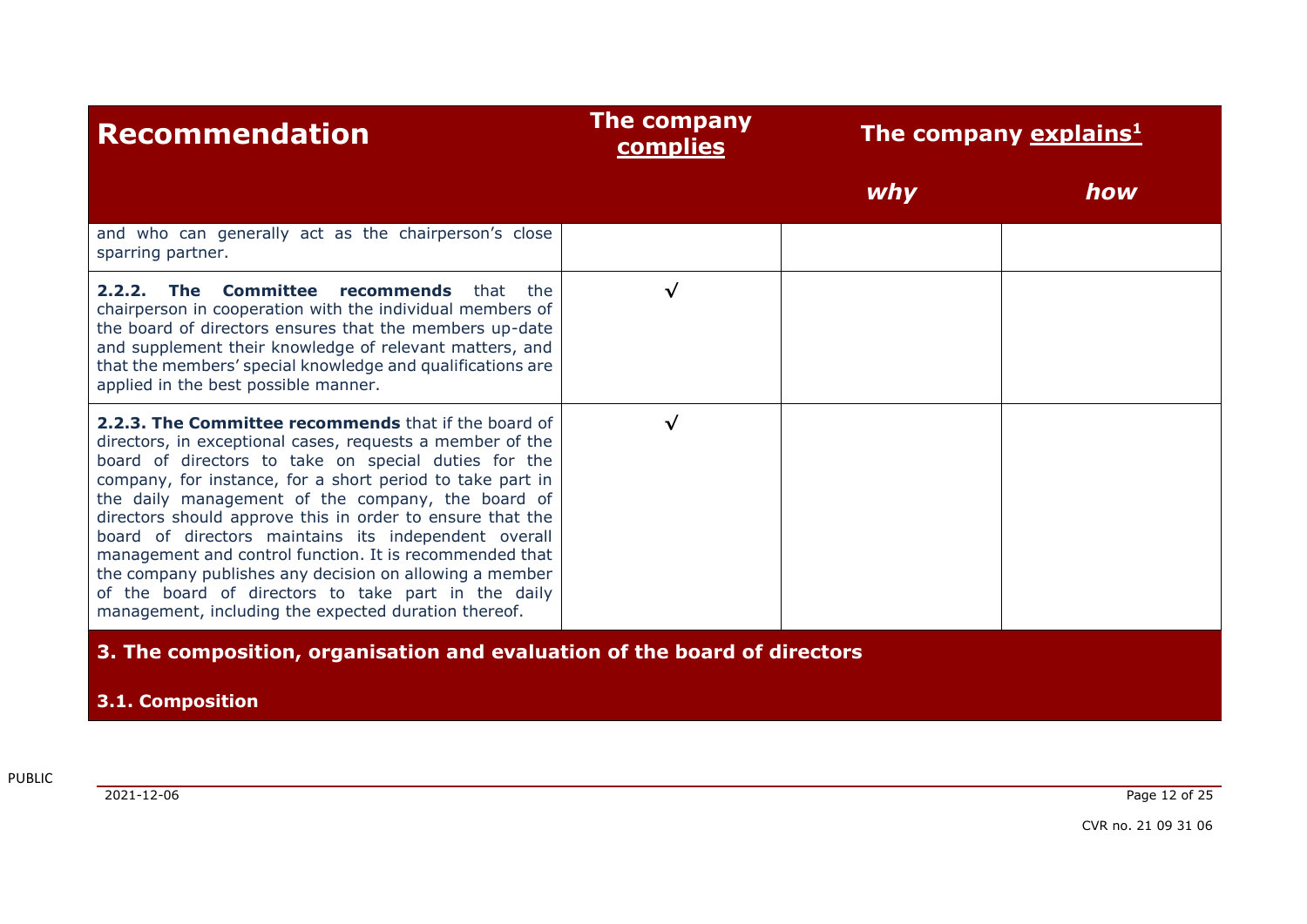| <b>Recommendation</b>                                                                                                                                                                                                                                                                                                                                                                           | The company<br>complies | The company explains <sup>1</sup> |     |
|-------------------------------------------------------------------------------------------------------------------------------------------------------------------------------------------------------------------------------------------------------------------------------------------------------------------------------------------------------------------------------------------------|-------------------------|-----------------------------------|-----|
|                                                                                                                                                                                                                                                                                                                                                                                                 |                         | why                               | how |
| 3.1.1. The Committee recommends that the board of<br>directors on an annual basis reviews and in the<br>management commentary and/or on the company's<br>website states                                                                                                                                                                                                                         | $\sqrt{ }$              |                                   |     |
| which qualifications the board of directors should<br>possess, collectively and individually, in order to<br>perform its duties in the best possible manner, and<br>the composition of and diversity on the board of<br>directors.                                                                                                                                                              |                         |                                   |     |
| 3.1.2. The Committee recommends that the board of<br>directors on an annual basis discusses the company's<br>activities in order to ensure relevant diversity at the<br>different management levels of the company and adopts a<br>diversity policy, which is included in the management<br>commentary and/or available on the company's website.                                               | $\checkmark$            |                                   |     |
| 3.1.3. The committee recommends that candidates for<br>the board of directors are recruited based on a thorough<br>process approved by the board of directors.<br>The<br>Committee recommends that in assessing candidates for<br>the board of directors - in addition to individual<br>competencies and qualifications - the need for continuity,<br>renewal and diversity is also considered. | $\checkmark$            |                                   |     |
| 3.1.4. The Committee recommends that the notice<br>convening general meetings, where election of members                                                                                                                                                                                                                                                                                        | √                       |                                   |     |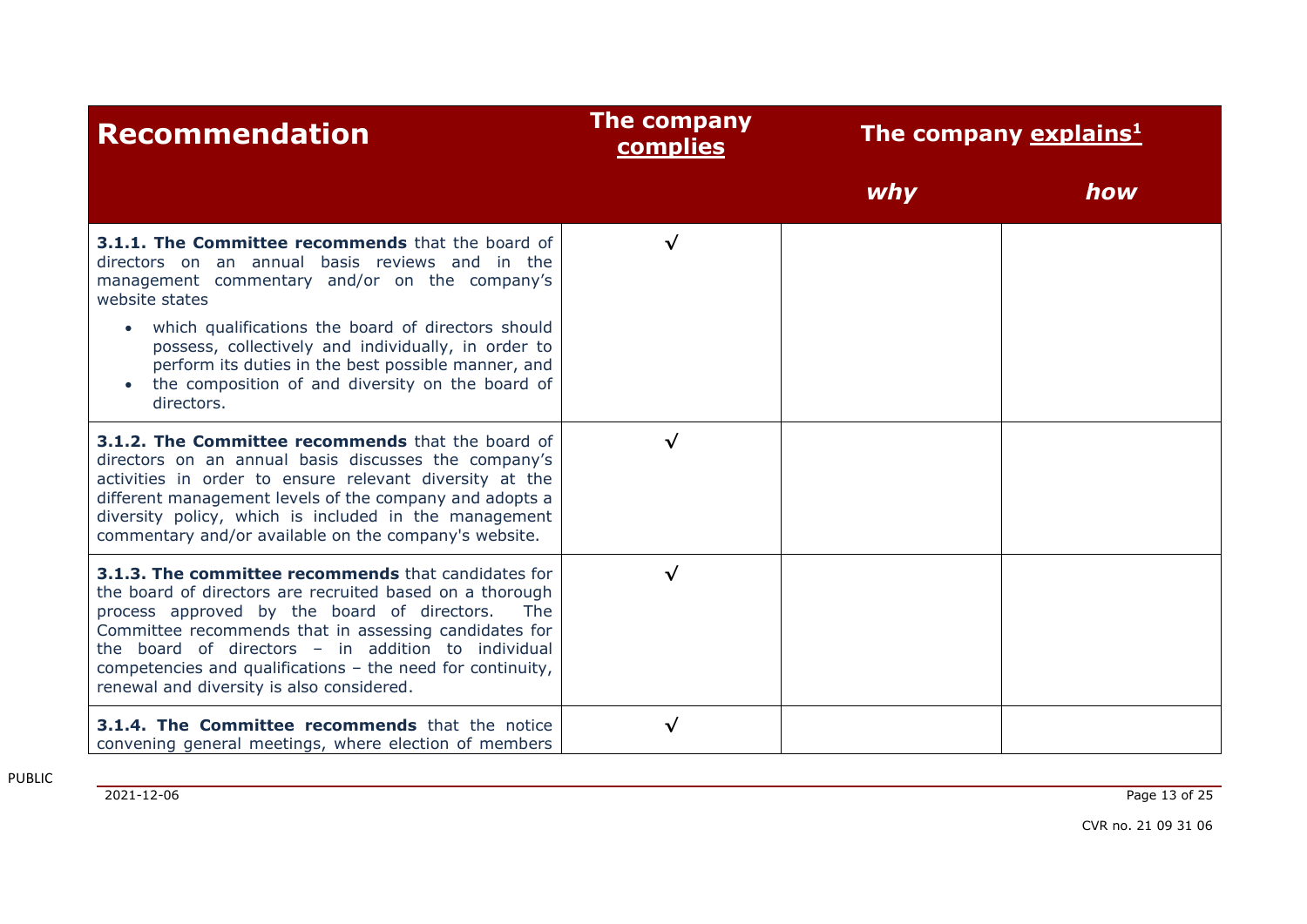| <b>Recommendation</b>                                                                                                                                                                                                                                   | <b>The company</b><br><b>complies</b> | The company explains <sup>1</sup> |     |
|---------------------------------------------------------------------------------------------------------------------------------------------------------------------------------------------------------------------------------------------------------|---------------------------------------|-----------------------------------|-----|
|                                                                                                                                                                                                                                                         |                                       | why                               | how |
| to the board of directors is on the agenda - in addition to<br>the statutory items - also includes a description of the<br>proposed candidates'                                                                                                         |                                       |                                   |     |
| qualifications,<br>other<br>duties<br>managerial<br>in<br>commercial<br>undertakings, including board committees,<br>demanding organisational assignments and<br>independence.                                                                          |                                       |                                   |     |
| 3.1.5. The Committee recommends that members to<br>the board of directors elected by the general meeting stand<br>for election every year at the annual general meeting, and<br>that the members are nominated and elected individually.                | $\checkmark$                          |                                   |     |
| 3.2. The board of director's independence                                                                                                                                                                                                               |                                       |                                   |     |
| 3.2.1. The Committee recommends that at least half of<br>the members of the board of directors elected in general<br>meeting are independent in order for the board of directors<br>to be able to act independently avoiding conflicts of<br>interests. | √                                     |                                   |     |
| In order to be independent, the member in question may<br>not:                                                                                                                                                                                          |                                       |                                   |     |
| be or within the past five years have been a<br>member of the executive management or an<br>executive employee in the company, a subsidiary or<br>a group company,                                                                                      |                                       |                                   |     |

2021-12-06 Page 14 of 25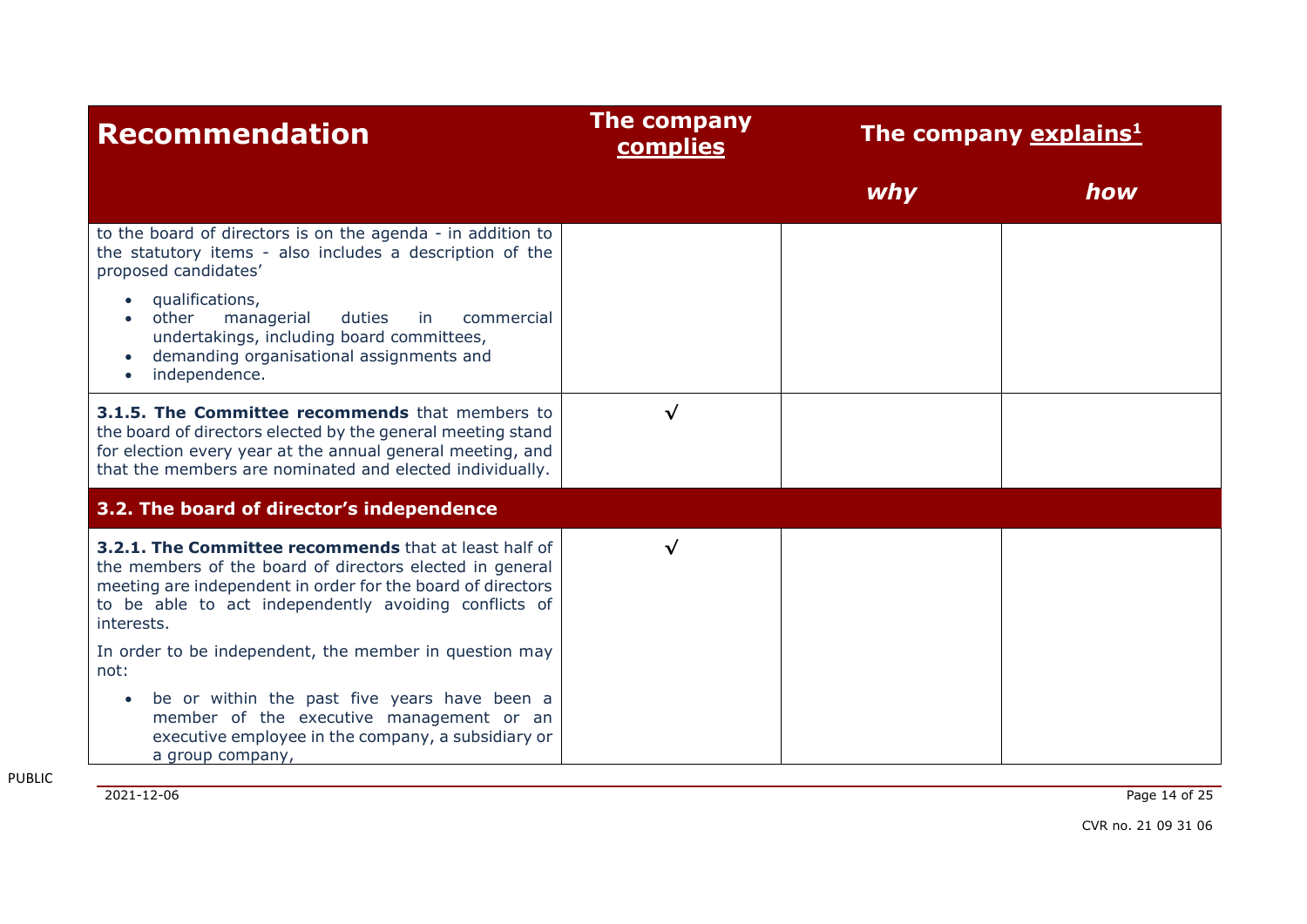| <b>Recommendation</b>                                                                                                                                                                                                                                                                                                                                                                                                                                                                                                                                                                                                                                                                                                                                                                                                                                                                                                                                                                                                                                       | The company<br><b>complies</b> |     | The company explains <sup>1</sup> |
|-------------------------------------------------------------------------------------------------------------------------------------------------------------------------------------------------------------------------------------------------------------------------------------------------------------------------------------------------------------------------------------------------------------------------------------------------------------------------------------------------------------------------------------------------------------------------------------------------------------------------------------------------------------------------------------------------------------------------------------------------------------------------------------------------------------------------------------------------------------------------------------------------------------------------------------------------------------------------------------------------------------------------------------------------------------|--------------------------------|-----|-----------------------------------|
|                                                                                                                                                                                                                                                                                                                                                                                                                                                                                                                                                                                                                                                                                                                                                                                                                                                                                                                                                                                                                                                             |                                | why | how                               |
| within the past five years have received large<br>emoluments from the company/group, a subsidiary<br>or a group company in another capacity than as<br>member of the board of directors,<br>represent or be associated with a controlling<br>shareholder,<br>within the past year have had a business<br>relationship (e.g. personally or indirectly as a<br>partner or an employee, shareholder, customer,<br>supplier or member of a governing body in<br>companies with similar relations) with the<br>company, a subsidiary or a group company, which<br>is significant for the company and/or the business<br>relationship,<br>be or within the past three years have been<br>employed with or a partner in the same company<br>as the company's auditor elected in general<br>meeting,<br>be a CEO in a company with cross-memberships in<br>the company's management,<br>have been a member of the board of directors for<br>more than twelve years, or<br>be closely related to persons, who are not<br>independent, cf. the above-stated criteria. |                                |     |                                   |
| Even if a member of the board of directors does not fall<br>within the above-stated criteria, the board of directors may                                                                                                                                                                                                                                                                                                                                                                                                                                                                                                                                                                                                                                                                                                                                                                                                                                                                                                                                    |                                |     |                                   |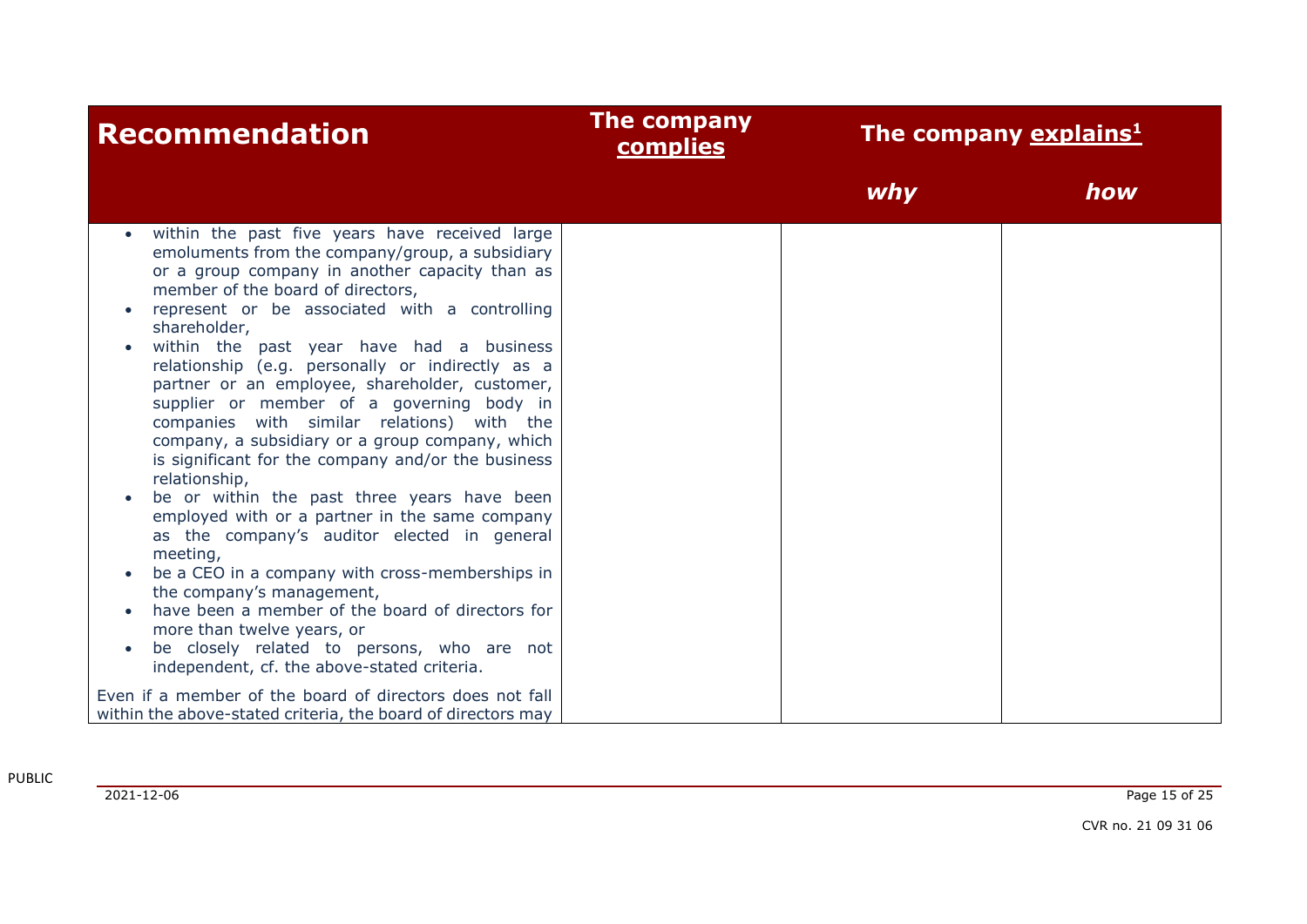| <b>Recommendation</b>                                                                                                                                                                                                                                                                                                                                                                                                                                        | The company<br><b>complies</b>                                                   | The company explains <sup>1</sup> |     |  |  |
|--------------------------------------------------------------------------------------------------------------------------------------------------------------------------------------------------------------------------------------------------------------------------------------------------------------------------------------------------------------------------------------------------------------------------------------------------------------|----------------------------------------------------------------------------------|-----------------------------------|-----|--|--|
|                                                                                                                                                                                                                                                                                                                                                                                                                                                              |                                                                                  | why                               | how |  |  |
| for other reasons decide that the member in question is<br>not independent.                                                                                                                                                                                                                                                                                                                                                                                  |                                                                                  |                                   |     |  |  |
| <b>3.2.2. The Committee recommends</b> that members of<br>the executive management are not members of the board<br>of directors and that members retiring from the executive<br>management does not join the board of directors<br>immediately thereafter.                                                                                                                                                                                                   | √                                                                                |                                   |     |  |  |
|                                                                                                                                                                                                                                                                                                                                                                                                                                                              | 3.3. Members of the board of directors and the number of other managerial duties |                                   |     |  |  |
| 3.3.1. The Committee recommends that the board of<br>directors and each of the members on the board of<br>directors, in connection with the annual evaluation, cf.<br>recommendation 3.5.1., assesses how much time is<br>required to perform the board duties. The aim is for the<br>individual member of the board of directors not to take on<br>more managerial duties than the board member in<br>question is able to perform in a satisfactory manner. | $\checkmark$                                                                     |                                   |     |  |  |
| 3.3.2. The Committee<br>recommends<br>that<br>the<br>management commentary, in addition to the statutory<br>requirements, contains the following information on the<br>individual members of the board of directors:<br>position, age and gender,<br>competencies and qualifications relevant to the<br>company,<br>independence,                                                                                                                            | $\checkmark$                                                                     |                                   |     |  |  |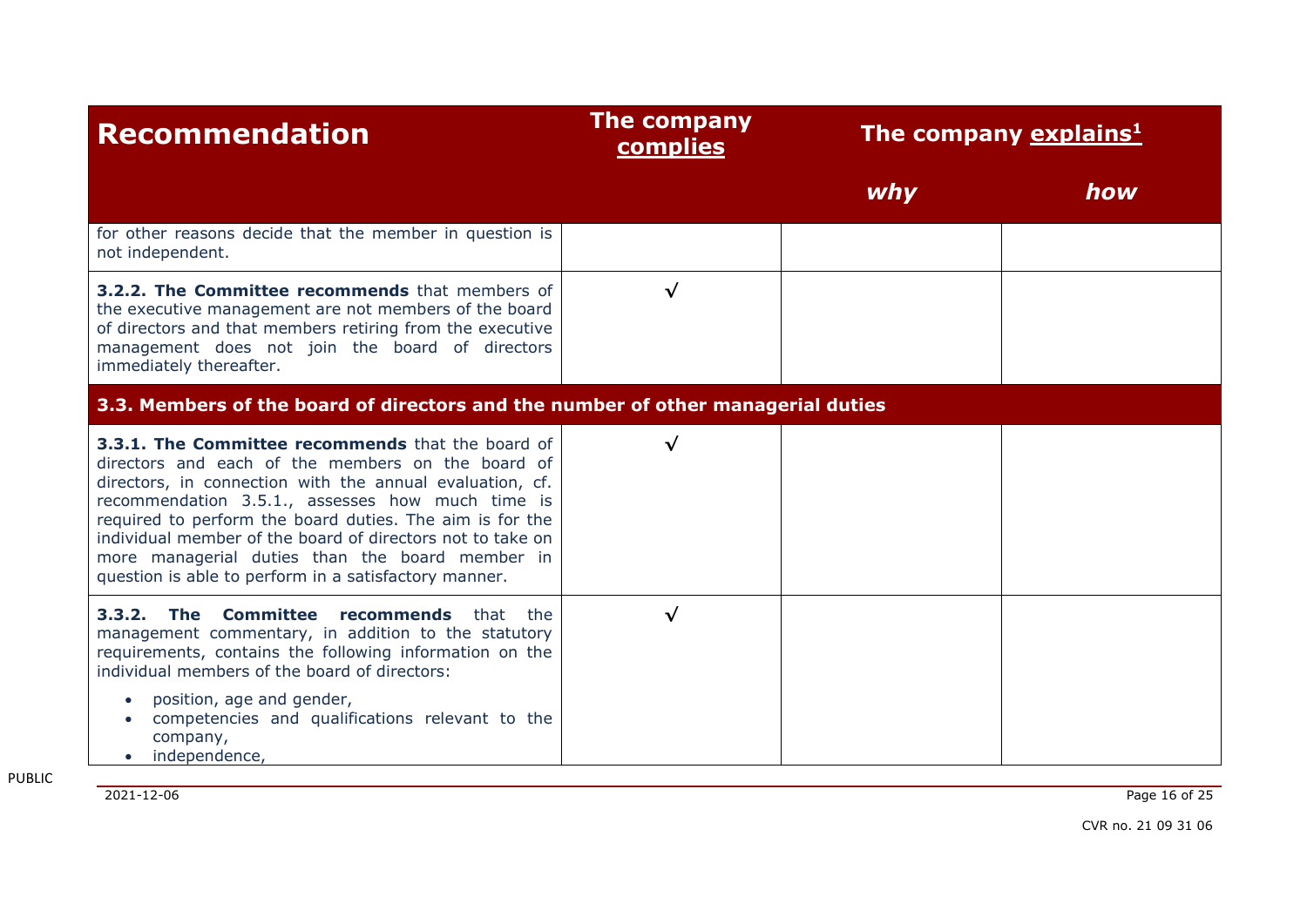| <b>Recommendation</b>                                                                                                                                                                                                                                                                                                                                                                                                                                                                                                          | <b>The company</b><br>complies |     | The company explains <sup>1</sup> |
|--------------------------------------------------------------------------------------------------------------------------------------------------------------------------------------------------------------------------------------------------------------------------------------------------------------------------------------------------------------------------------------------------------------------------------------------------------------------------------------------------------------------------------|--------------------------------|-----|-----------------------------------|
|                                                                                                                                                                                                                                                                                                                                                                                                                                                                                                                                |                                | why | how                               |
| year of joining the board of directors,<br>$\bullet$<br>year of expiry of the current election period,<br>participation in meetings of the board of directors<br>and committee meetings,<br>other<br>managerial<br>duties<br>in<br>commercial<br>undertakings, including board committees, and<br>demanding organisational assignments, and<br>the number of shares, options, warrants, etc. that<br>the member holds in the company and its group<br>companies and any changes in such holdings during<br>the financial year. |                                |     |                                   |
| <b>3.4. Board committees</b>                                                                                                                                                                                                                                                                                                                                                                                                                                                                                                   |                                |     |                                   |
| The Committee recommends<br>3.4.1.<br>that the<br>management describes in the management commentary:                                                                                                                                                                                                                                                                                                                                                                                                                           | √                              |     |                                   |
| • the board committees' most significant activities<br>and number of meetings in the past year, and<br>the members on the individual board committees,<br>including the chairperson and the independence of<br>the members of the committee in question.                                                                                                                                                                                                                                                                       |                                |     |                                   |
| In addition, it is recommended that the board committees'<br>terms of reference are published on the company's<br>website.                                                                                                                                                                                                                                                                                                                                                                                                     |                                |     |                                   |
| 3.4.2. The Committee recommends that board<br>committees solely consist of members of the board of                                                                                                                                                                                                                                                                                                                                                                                                                             | √                              |     |                                   |

2021-12-06 Page 17 of 25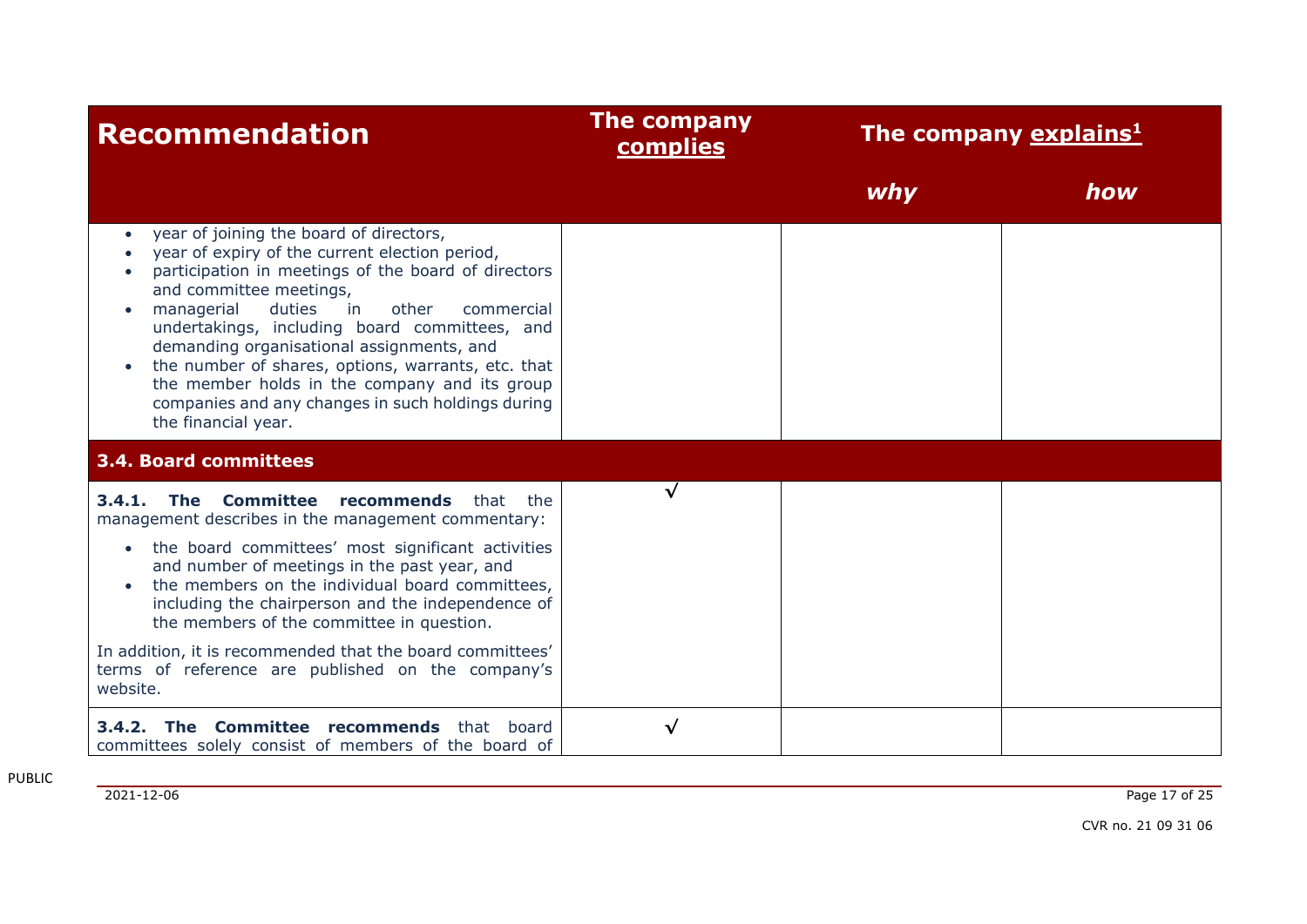| <b>Recommendation</b>                                                                                                                                                                                                                                                                                                                                                                                                                                                                                                                                                                                                                                                                                                                                                                                                                                                                                                               | The company<br><b>complies</b> |     | The company explains <sup>1</sup> |
|-------------------------------------------------------------------------------------------------------------------------------------------------------------------------------------------------------------------------------------------------------------------------------------------------------------------------------------------------------------------------------------------------------------------------------------------------------------------------------------------------------------------------------------------------------------------------------------------------------------------------------------------------------------------------------------------------------------------------------------------------------------------------------------------------------------------------------------------------------------------------------------------------------------------------------------|--------------------------------|-----|-----------------------------------|
|                                                                                                                                                                                                                                                                                                                                                                                                                                                                                                                                                                                                                                                                                                                                                                                                                                                                                                                                     |                                | why | how                               |
| directors and that the majority of the members of the<br>board committees are independent.                                                                                                                                                                                                                                                                                                                                                                                                                                                                                                                                                                                                                                                                                                                                                                                                                                          |                                |     |                                   |
| 3.4.3. The Committee recommends that the board of<br>directors establishes an audit committee and appoints a<br>chairperson of the audit committee, who is not the<br>chairperson of the board of directors. The Committee<br>recommends that the audit committee, in addition to its<br>statutory duties, assists the board of directors in:                                                                                                                                                                                                                                                                                                                                                                                                                                                                                                                                                                                       | $\sqrt{}$                      |     |                                   |
| supervising the correctness of the published<br>financial information, including accounting practices<br>significant areas, significant accounting<br>$\mathsf{I}$<br>estimates and related party transactions,<br>reviewing internal control and risk areas in order to<br>ensure management of significant risks, including<br>in relation to the announced financial outlook,<br>assessing the need for internal audit,<br>performing the evaluation of the auditor elected by<br>the general meeting,<br>reviewing the auditor fee for the auditor elected by<br>the general meeting,<br>supervising the scope of the non-audit services<br>performed by the auditor elected by the general<br>meeting, and<br>ensuring regular interaction between the auditor<br>elected by the general meeting and the board of<br>directors, for instance, that the board of directors<br>and the audit committee at least once a year meet |                                |     |                                   |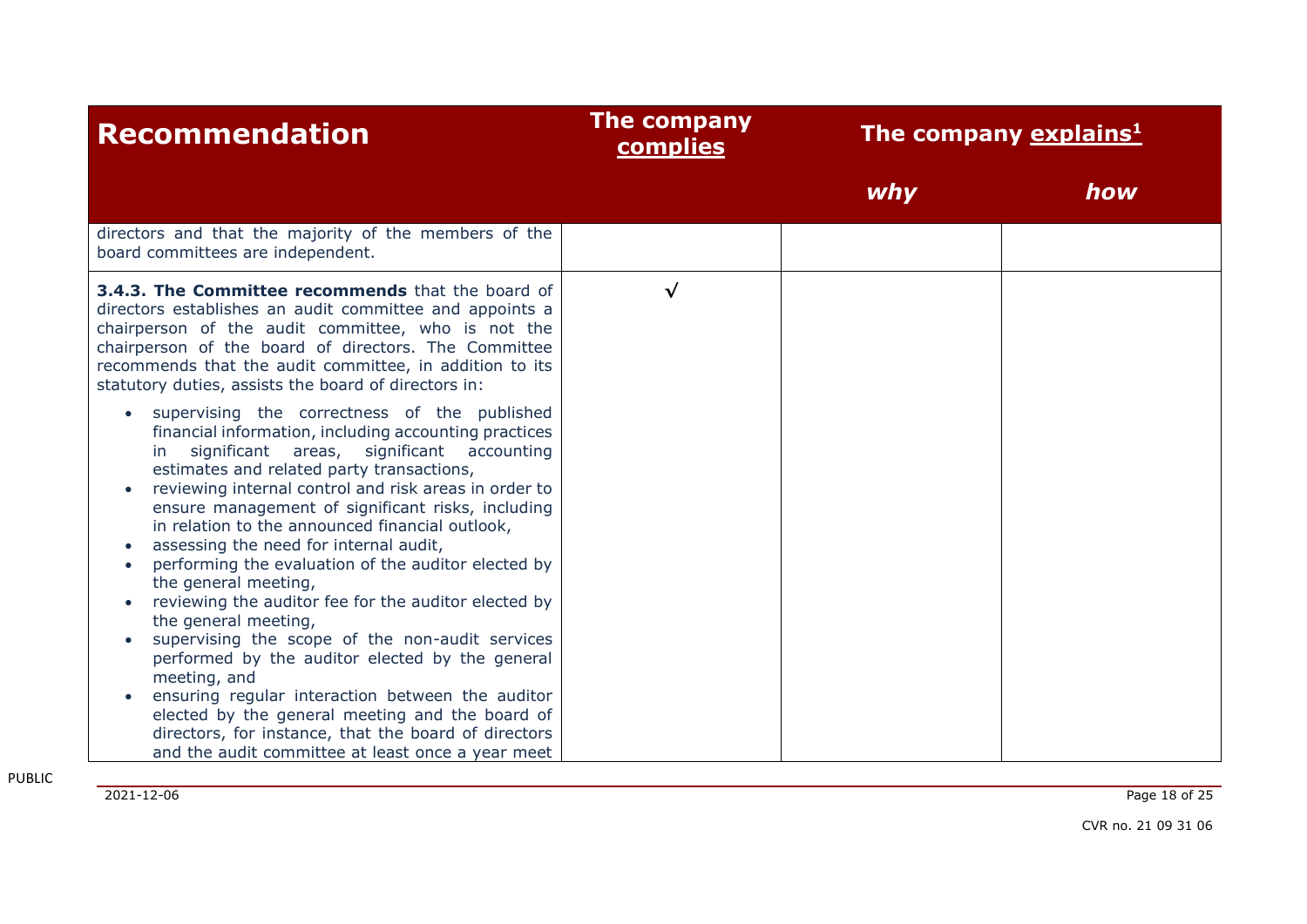| <b>Recommendation</b>                                                                                                                                                                                                                                                                                                                                                                                                                | The company<br><b>complies</b>                                                       | The company explains <sup>1</sup> |                                                                          |
|--------------------------------------------------------------------------------------------------------------------------------------------------------------------------------------------------------------------------------------------------------------------------------------------------------------------------------------------------------------------------------------------------------------------------------------|--------------------------------------------------------------------------------------|-----------------------------------|--------------------------------------------------------------------------|
|                                                                                                                                                                                                                                                                                                                                                                                                                                      |                                                                                      | why                               | how                                                                      |
| with the auditor without the executive management<br>being present.                                                                                                                                                                                                                                                                                                                                                                  |                                                                                      |                                   |                                                                          |
| If the board of directors, based on a recommendation from<br>the audit committee, decides to set up an internal audit<br>function, the audit committee must:                                                                                                                                                                                                                                                                         |                                                                                      |                                   |                                                                          |
| prepare terms of reference and recommendations<br>on the nomination, employment and dismissal of<br>the head of the internal audit function and on the<br>budget for the department,<br>ensure that the internal audit function has sufficient<br>resources and competencies to perform its role, and<br>supervise the executive management's follow-up<br>on the conclusions and recommendations of the<br>internal audit function. |                                                                                      |                                   |                                                                          |
| 3.4.4. The Committee recommends that the board of<br>directors establishes a nomination committee to perform<br>at least the following preparatory tasks:                                                                                                                                                                                                                                                                            | The Board of Directors<br>has not found it<br>necessary or appropriate<br>committee. | Due to the size of NNIT,          | The nomination<br>committee tasks are<br>handled by the<br>Chairmanship. |
| describing the required qualifications for a given<br>member of the board of directors and the executive<br>management, the estimated time required for<br>performing the duties of this member of the board<br>of directors and the competencies, knowledge and<br>experience that is or should be represented in the<br>two management bodies,                                                                                     |                                                                                      | to establish a nomination         |                                                                          |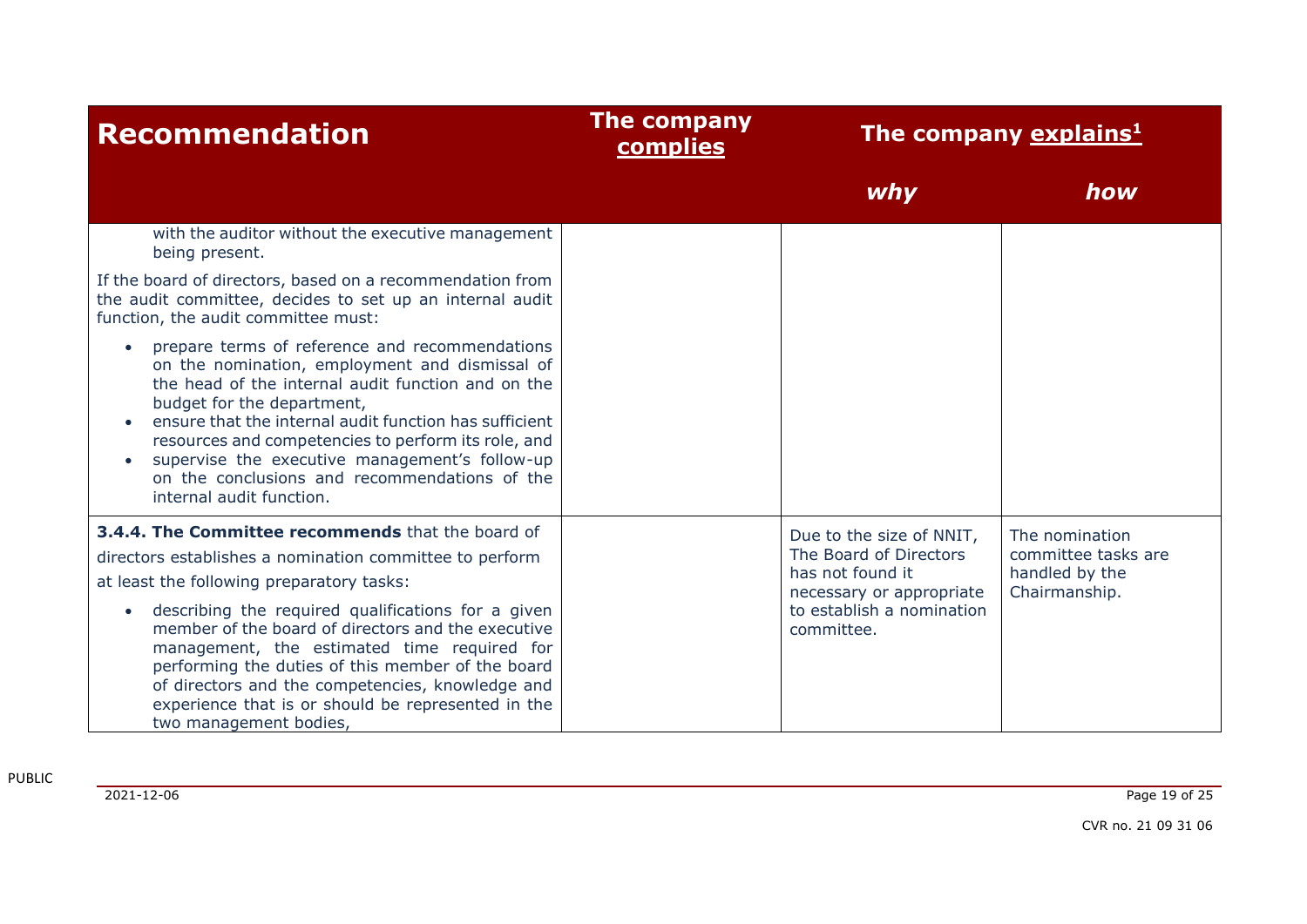| <b>Recommendation</b>                                                                                                                                                                                                                                                                                                                                                                                                                                                                                                                                                                                                                                                                                                                                                                                                                                                                                                                                                    | The company<br>complies | The company explains <sup>1</sup> |     |
|--------------------------------------------------------------------------------------------------------------------------------------------------------------------------------------------------------------------------------------------------------------------------------------------------------------------------------------------------------------------------------------------------------------------------------------------------------------------------------------------------------------------------------------------------------------------------------------------------------------------------------------------------------------------------------------------------------------------------------------------------------------------------------------------------------------------------------------------------------------------------------------------------------------------------------------------------------------------------|-------------------------|-----------------------------------|-----|
|                                                                                                                                                                                                                                                                                                                                                                                                                                                                                                                                                                                                                                                                                                                                                                                                                                                                                                                                                                          |                         | <i>why</i>                        | how |
| on an annual basis evaluating the board of directors<br>and the executive management's structure, size,<br>and<br>results<br>composition<br>and<br>preparing<br>recommendations for the board of directors for any<br>changes,<br>in cooperation with the chairperson handling the<br>annual evaluation of the board of directors and<br>assessing the individual management members'<br>knowledge,<br>competencies,<br>experience<br>and<br>succession as well as reporting on it to the board of<br>directors,<br>handling the recruitment of new members to the<br>board of directors and the executive management<br>and nominating candidates for the board of<br>directors' approval,<br>ensuring that a succession plan for the executive<br>management is in place,<br>supervising executive managements' policy for the<br>engagement of executive employees, and<br>supervising the preparation of a diversity policy for<br>the board of directors' approval. |                         |                                   |     |
| 3.4.5. The Committee recommends that the board of<br>directors establishes a remuneration committee to perform<br>at least the following preparatory tasks:                                                                                                                                                                                                                                                                                                                                                                                                                                                                                                                                                                                                                                                                                                                                                                                                              | √                       |                                   |     |
| preparing a draft remuneration policy for the board<br>of directors' approval prior to the presentation at<br>the general meeting,                                                                                                                                                                                                                                                                                                                                                                                                                                                                                                                                                                                                                                                                                                                                                                                                                                       |                         |                                   |     |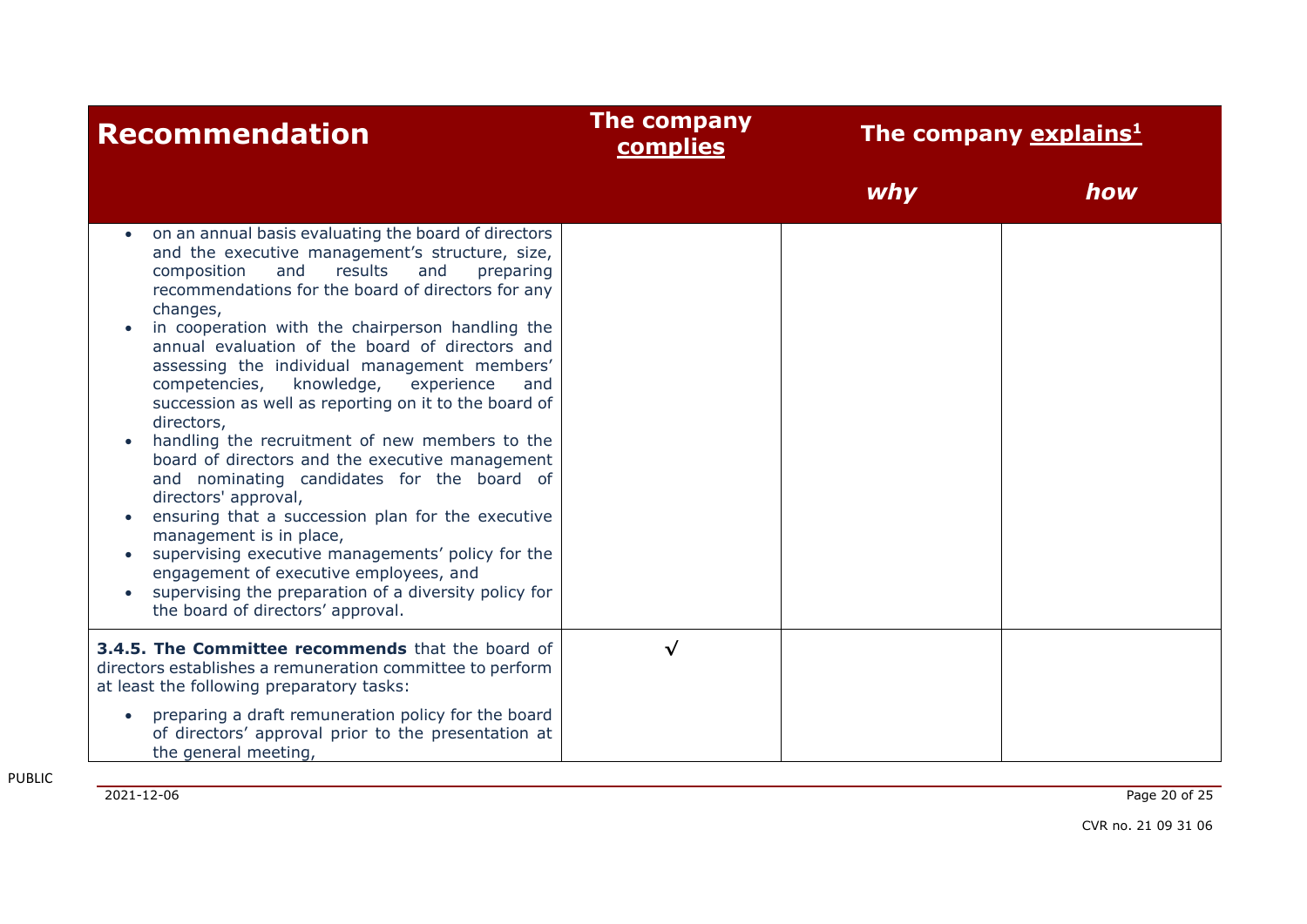| <b>Recommendation</b>                                                                                                                                                                                                                                                                                                                                                                                                                                                                                                                                                                                                                                  | The company<br>complies | The company explains <sup>1</sup> |     |
|--------------------------------------------------------------------------------------------------------------------------------------------------------------------------------------------------------------------------------------------------------------------------------------------------------------------------------------------------------------------------------------------------------------------------------------------------------------------------------------------------------------------------------------------------------------------------------------------------------------------------------------------------------|-------------------------|-----------------------------------|-----|
|                                                                                                                                                                                                                                                                                                                                                                                                                                                                                                                                                                                                                                                        |                         | why                               | how |
| providing a proposal to the board of directors on the<br>remuneration of the members of the executive<br>management,<br>providing a proposal to the board of directors on the<br>remuneration of the board of directors prior to the<br>presentation at the general meeting,<br>that the<br>ensuring<br>management's<br>actual<br>remuneration complies with the company's<br>remuneration policy and the evaluation of the<br>individual member's performance, and<br>assisting in the preparation of the annual<br>remuneration report for the board of directors'<br>approval prior to the presentation for the general<br>meeting's advisory vote. |                         |                                   |     |
| 3.5. Evaluation of the board of directors and the executive management                                                                                                                                                                                                                                                                                                                                                                                                                                                                                                                                                                                 |                         |                                   |     |
| 3.5.1. The Committee recommends that the board of<br>directors once a year evaluates the board of directors and<br>at least every three years engages external assistance in<br>the evaluation. The Committee recommends that the<br>evaluation focuses on the recommendations on the board<br>of directors' work, efficiency, composition and<br>organisation, cf. recommendations 3.1.-3.4. above, and<br>that the evaluation as a minimum always includes the<br>following topics:<br>the composition of the board of directors with focus<br>on competencies and diversity                                                                         | $\checkmark$            |                                   |     |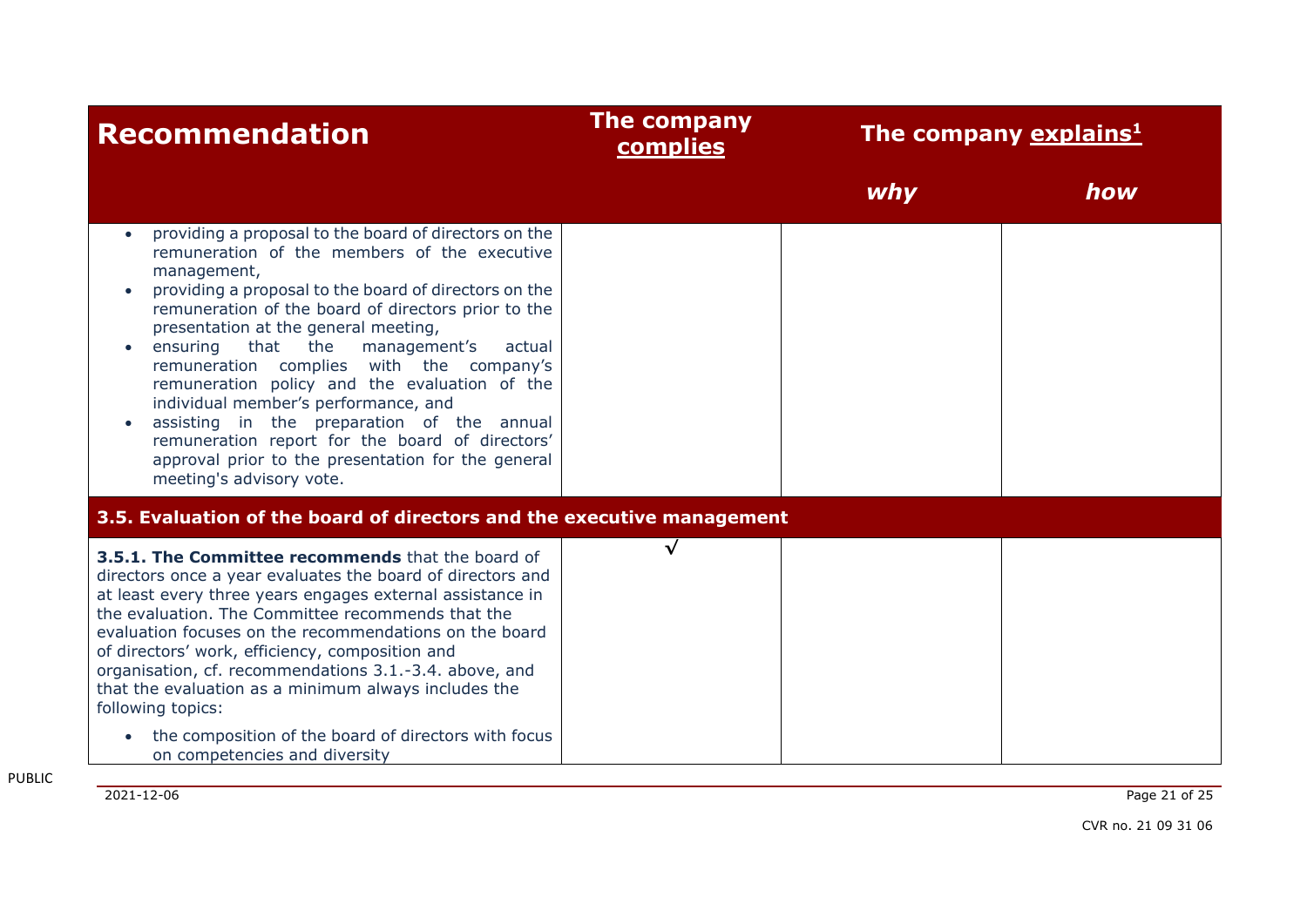| <b>Recommendation</b>                                                                                                                                                                                                                                                                                                                                                                                                                                                                                                                                                                                             | The company<br><b>complies</b> | The company explains <sup>1</sup> |     |
|-------------------------------------------------------------------------------------------------------------------------------------------------------------------------------------------------------------------------------------------------------------------------------------------------------------------------------------------------------------------------------------------------------------------------------------------------------------------------------------------------------------------------------------------------------------------------------------------------------------------|--------------------------------|-----------------------------------|-----|
|                                                                                                                                                                                                                                                                                                                                                                                                                                                                                                                                                                                                                   |                                | why                               | how |
| the board of directors and the individual member's<br>contribution and results,<br>the cooperation on the board of directors and<br>$\bullet$<br>between the board of directors and the executive<br>management,<br>the chairperson's leadership of the board of<br>directors,<br>the committee structure and the work in the<br>committees,<br>the organisation of the work of the board of<br>$\bullet$<br>directors and the quality of the material provided to<br>the board of directors, and<br>the board members' preparation for and active<br>participation in the meetings of the board of<br>directors. |                                |                                   |     |
| 3.5.2. The Committee recommends that the entire<br>board of directors discusses the result of the evaluation of<br>the board of directors and that the procedure for the<br>evaluation and the general conclusions of the evaluation<br>are described in the management commentary, on the<br>company's website and at the company's general<br>meeting.                                                                                                                                                                                                                                                          | $\sqrt{ }$                     |                                   |     |
| 3.5.3. The Committee recommends that the board of<br>directors at least once a year evaluates the work and<br>results of the executive management according to pre-<br>established criteria, and that the chairperson reviews the                                                                                                                                                                                                                                                                                                                                                                                 | $\sqrt{ }$                     |                                   |     |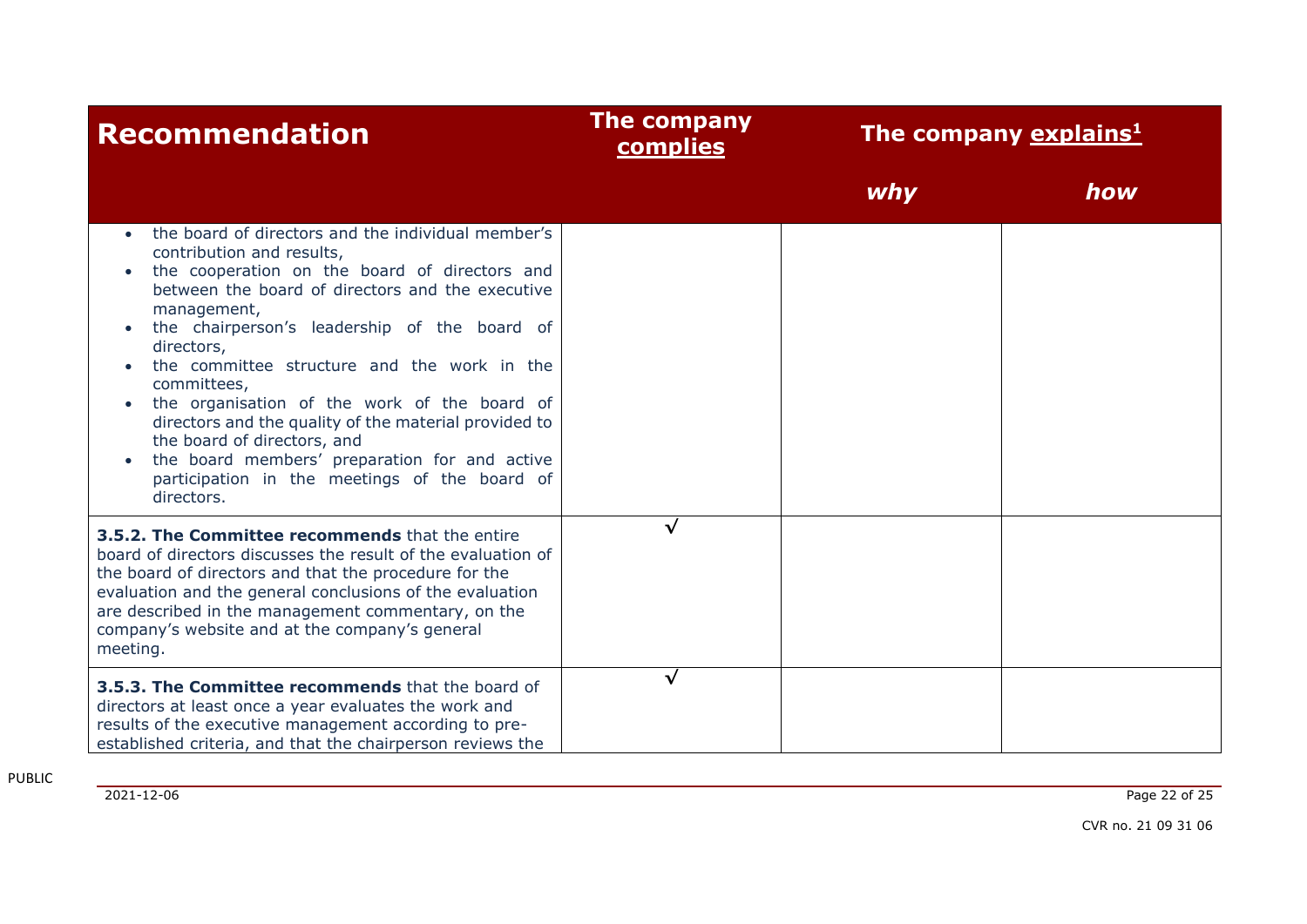| <b>Recommendation</b>                                                                                                                                                                                                                                                                                                              | <b>The company</b><br>complies | The company explains <sup>1</sup> |     |
|------------------------------------------------------------------------------------------------------------------------------------------------------------------------------------------------------------------------------------------------------------------------------------------------------------------------------------|--------------------------------|-----------------------------------|-----|
|                                                                                                                                                                                                                                                                                                                                    |                                | why                               | how |
| evaluation together with the executive management. In<br>addition, the board of directors should on a continuous<br>basis assess the need for changes in the structure and<br>composition of the executive management, including in<br>respect of diversity, succession planning and risks, in<br>light of the company's strategy. |                                |                                   |     |
| 4. Remuneration of management                                                                                                                                                                                                                                                                                                      |                                |                                   |     |
| 4.1. Remuneration of the board of directors and the executive management                                                                                                                                                                                                                                                           |                                |                                   |     |
| 4.1.1. The Committee recommends that the<br>remuneration for the board of directors and the executive<br>management and the other terms of employment/service<br>is considered competitive and consistent with the<br>company's long-term shareholder interests.                                                                   | $\checkmark$                   |                                   |     |
| 4.1.2. The Committee recommends that share-based<br>incentive schemes are revolving, i.e. that they are<br>periodically granted, and that they primarily consist of<br>long-term schemes with a vesting or maturity period of at<br>least three years.                                                                             | √                              |                                   |     |
| 4.1.3. The Committee recommends that the variable<br>part of the remuneration has a cap at the time of grant,<br>and that there is transparency in respect of the potential                                                                                                                                                        | √                              |                                   |     |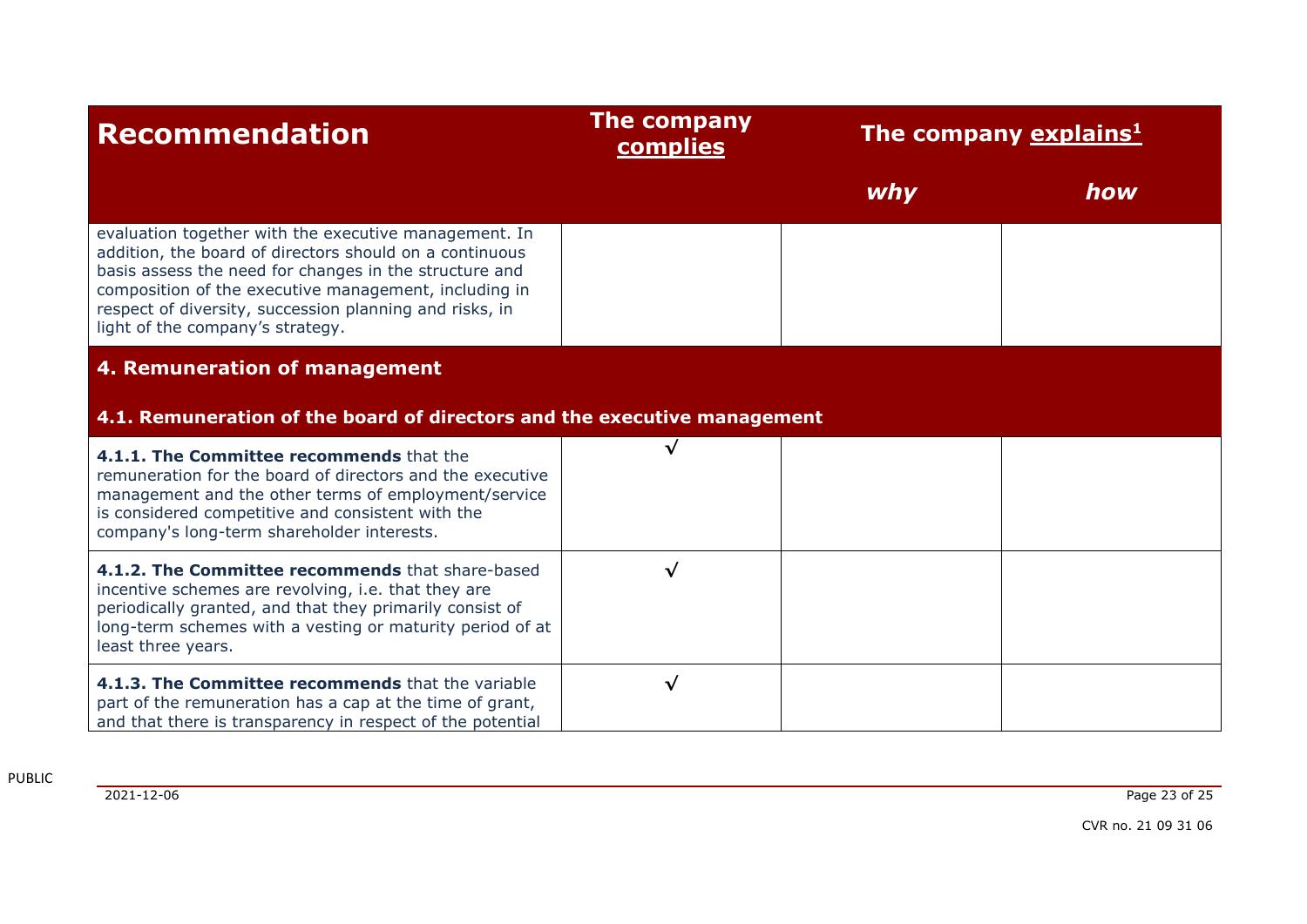| <b>Recommendation</b>                                                                                                                                                                                                                                                                                                                                                                                                                                 | The company<br>complies | The company explains <sup>1</sup> |     |
|-------------------------------------------------------------------------------------------------------------------------------------------------------------------------------------------------------------------------------------------------------------------------------------------------------------------------------------------------------------------------------------------------------------------------------------------------------|-------------------------|-----------------------------------|-----|
|                                                                                                                                                                                                                                                                                                                                                                                                                                                       |                         | why                               | how |
| value at the time of exercise under pessimistic, expected<br>and optimistic scenarios.                                                                                                                                                                                                                                                                                                                                                                |                         |                                   |     |
| 4.1.4. The Committee recommends that the overall<br>value of the remuneration for the notice period, including<br>severance payment, in connection with a member of the<br>executive management's departure, does not exceed two<br>years' remuneration including all remuneration elements.                                                                                                                                                          | $\checkmark$            |                                   |     |
| 4.1.5. The Committee recommends that members of<br>the board of directors are not remunerated with share<br>options and warrants.                                                                                                                                                                                                                                                                                                                     | $\checkmark$            |                                   |     |
| 4.1.6. The Committee recommends that the company<br>has the option to reclaim, in whole or in part, variable<br>remuneration from the board of directors and the<br>executive management if the remuneration granted,<br>earned or paid was based on information, which<br>subsequently proves to be incorrect, or if the recipient<br>acted in bad faith in respect of other matters, which<br>implied payment of a too large variable remuneration. | √                       |                                   |     |
| 5. Risk management                                                                                                                                                                                                                                                                                                                                                                                                                                    |                         |                                   |     |
| 5.1. Identification of risks and openness in respect of additional information                                                                                                                                                                                                                                                                                                                                                                        |                         |                                   |     |